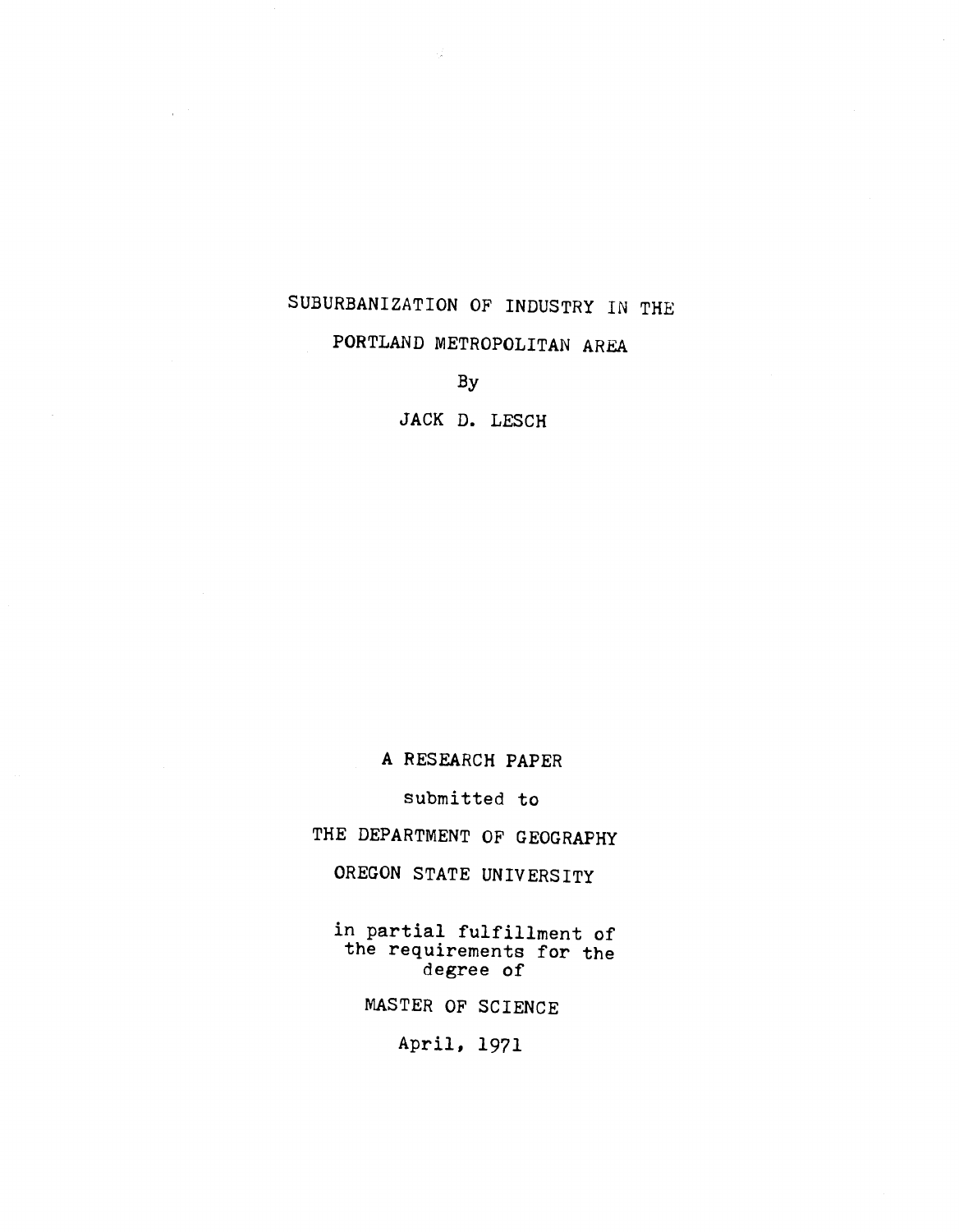### TABLE OF CONTENTS

|                    |                                                                  | <b>Lage</b> |
|--------------------|------------------------------------------------------------------|-------------|
|                    | LIST OF FIGURES AND TABLES ii                                    |             |
| Ι.                 | INTRODUCTION 1                                                   |             |
| II.                | REVIEW OF LITERATURE                                             | 4           |
| III.               | PROCEDURE FOR INVESTIGATION 7                                    |             |
|                    | METHODS OF ANALYSIS 10                                           |             |
| IV.                | ANALYSIS OF DATA 12                                              |             |
|                    | LOCAL SURVEY OF INDUSTRIAL FIRMS 17                              |             |
|                    | RELOCATED PLANTS 17                                              |             |
|                    | NEW PLANTS 24                                                    |             |
|                    | SUMMARY OF RELOCATIONS AND NEW PLANT<br><b>LOCATIONS</b><br>. 26 |             |
| V.                 | THE REASONS FOR SUBURBANIZATION                                  | -27         |
|                    | FREQUENTLY CITED REASONS 28                                      |             |
|                    | REASONS FOUND IN AREA QUESTIONNAIRE 30                           |             |
| VI.                | CONCLUSION 36                                                    |             |
| $\sim 100$<br>VII. | FOOTNOTES 39                                                     |             |

 $\label{eq:2.1} \frac{1}{\sqrt{2}}\int_{\mathbb{R}^3}\frac{1}{\sqrt{2}}\left(\frac{1}{\sqrt{2}}\right)^2\frac{1}{\sqrt{2}}\left(\frac{1}{\sqrt{2}}\right)^2\frac{1}{\sqrt{2}}\left(\frac{1}{\sqrt{2}}\right)^2\frac{1}{\sqrt{2}}\left(\frac{1}{\sqrt{2}}\right)^2.$ 

Page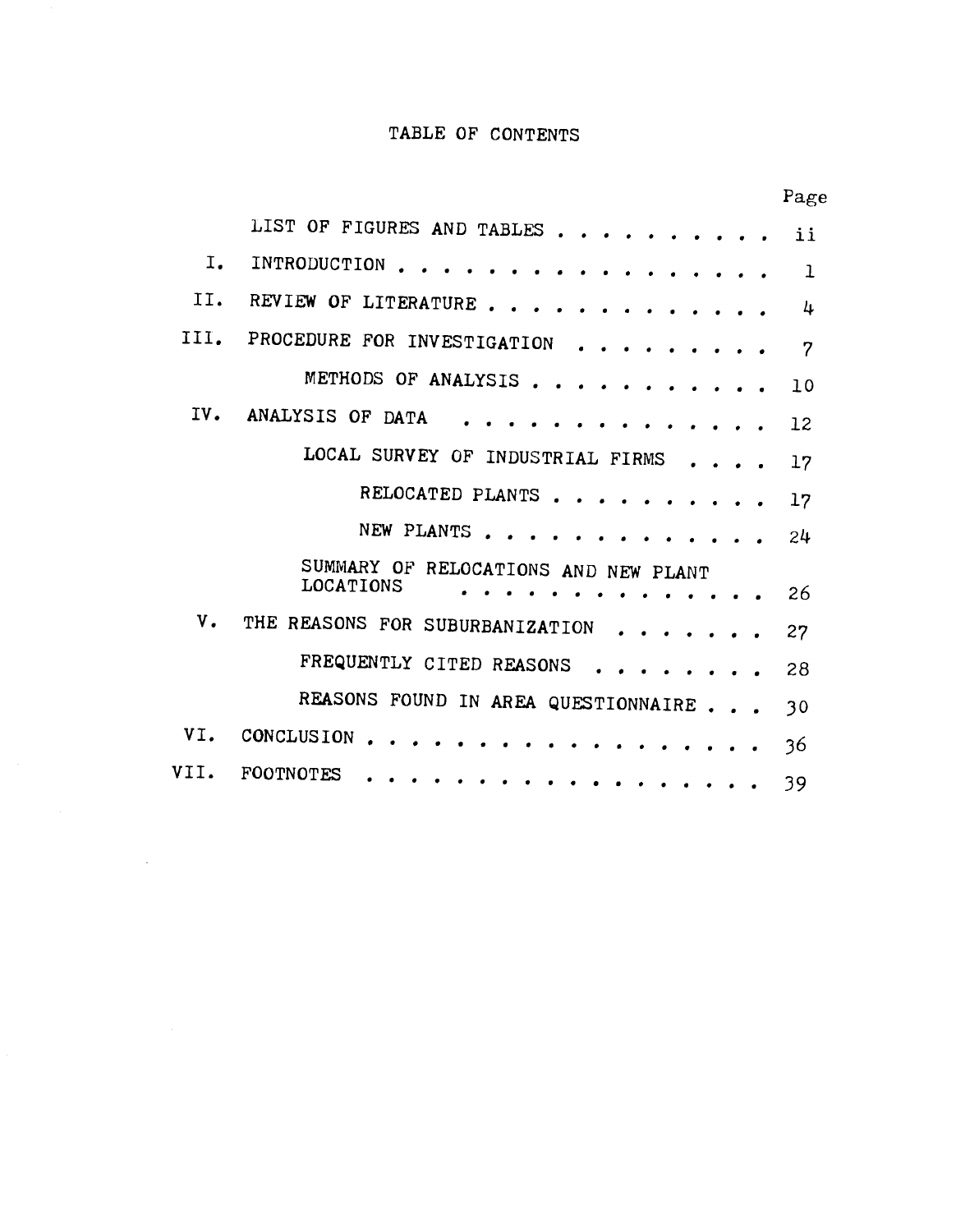### LIST OF FIGURES

| Figure |                                                                                                                                                          | Page |  |
|--------|----------------------------------------------------------------------------------------------------------------------------------------------------------|------|--|
|        | Portland Urban Area                                                                                                                                      |      |  |
| 2      | Distribution of Manufacturing Establishments<br>and Employees in the Portland Metropolitan<br>Area, $1939 - 1965$<br>2a. Establishments<br>2b. Employees | 15   |  |
|        | Movement of Industries from Portland to<br>Suburban Zone, 1955-1969                                                                                      | 21   |  |

### LIST OF TABLES

 $\sim 10^{-1}$ 

 $\sim$   $\sim$ 

| Table          |                                                                                                                                           | Page |
|----------------|-------------------------------------------------------------------------------------------------------------------------------------------|------|
| 1a             | Shift Ratio, Using Number of Employees                                                                                                    | 16   |
| 1 <sub>b</sub> | Shift Ratio, Using Number of Establishments                                                                                               | 16   |
| $\overline{2}$ | Establishments That Located in the Suburban<br>Zone by Five-Year Intervals, 1955-1969                                                     | 18   |
| $\mathfrak{Z}$ | Movement From Portland to the Suburban Zone,<br>$1955 - 1969$<br>3a. Employee Size Groups<br>3b. Type of Industry<br>3c. Type of Industry | 20   |
| 4              | Destination of Suburbanized Establishments<br>And Manufacturing Employment By Sector,<br>1955-1969<br>. <i>.</i> .                        | 22   |
| 5              | Location Factors                                                                                                                          | 31   |

ii

 $\mathcal{L}_{\text{max}}$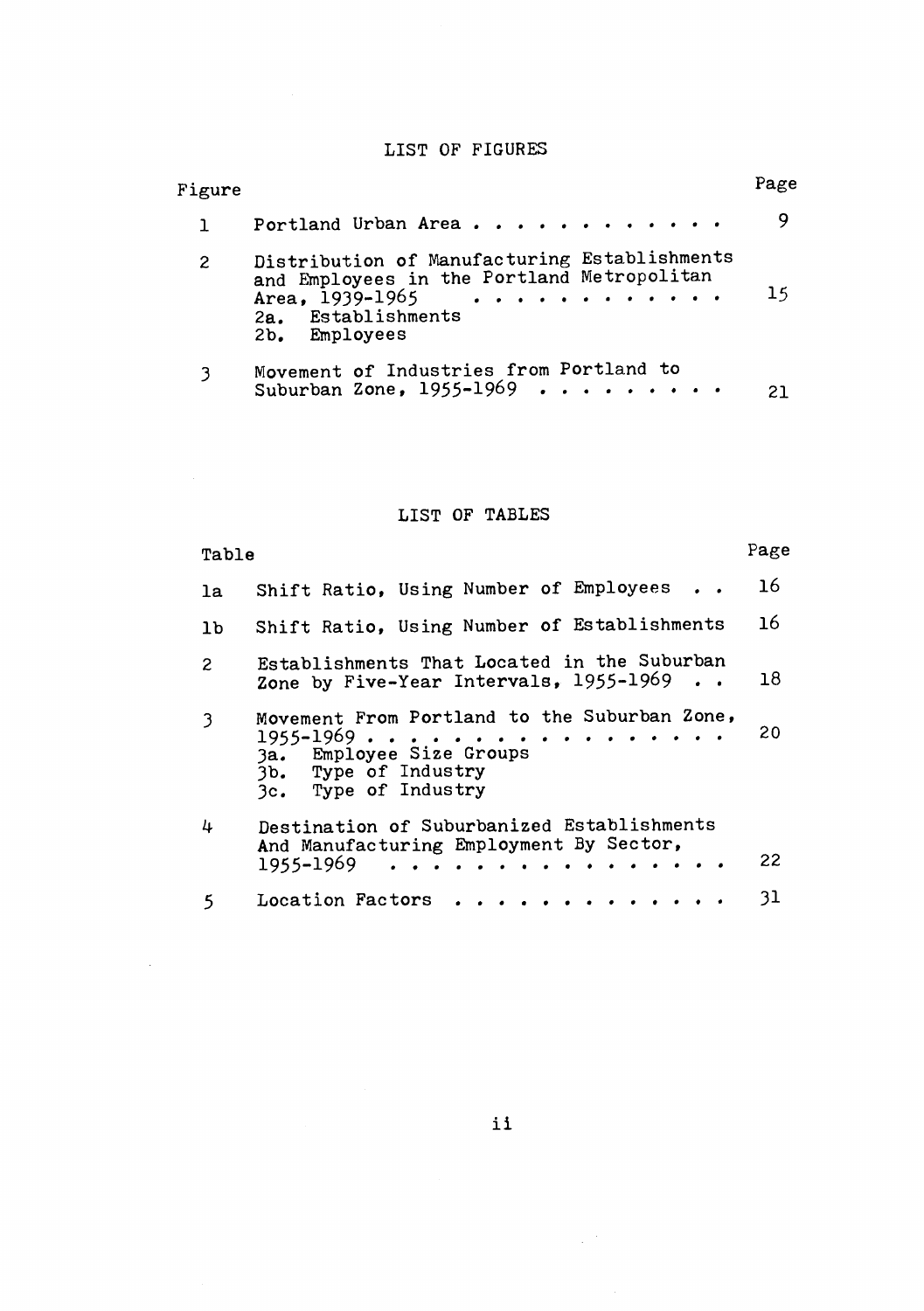### SUBURBANIZATION OF INDUSTRY IN THE

#### PORTLAND METROPOLITAN AREA

ABSTRACT: Until recently, manufacturing in the Portland Metropolitan Area was highly concentrated in the central city, with little industrial activity in the periphery of the urban area except for primary processing of timber and agricultural resources. However, in recent years, especially within the last decade, industrial activity has spilled well beyond the limits of the City of Portland. Needed space for expansion, congestion, rising land values, and other factors have tempted an increasing number of resident plants to relocate in the suburbs. In addition, firms new to the Portland Area have rejected a central city location in favor of the suburban area. As a result of these developments, a significant proportion of manufacturing employment and establishments is presently located in the suburban area.

An important characteristic of economic growth is the increasing concentration of population, along with manufacturing and other economic activities, in cities. For many decades cities in the United States continued to attract population and economic activity which resulted in a corresponding decrease in rural population. Cities were natural places for continued growth because of the direct contact of cultural, administrative and economic institutions. However, improvements in communication and transportation began to equalize the advantages between the central city and the peripheral areas. In time a sufficient proportion of city population and manufacturing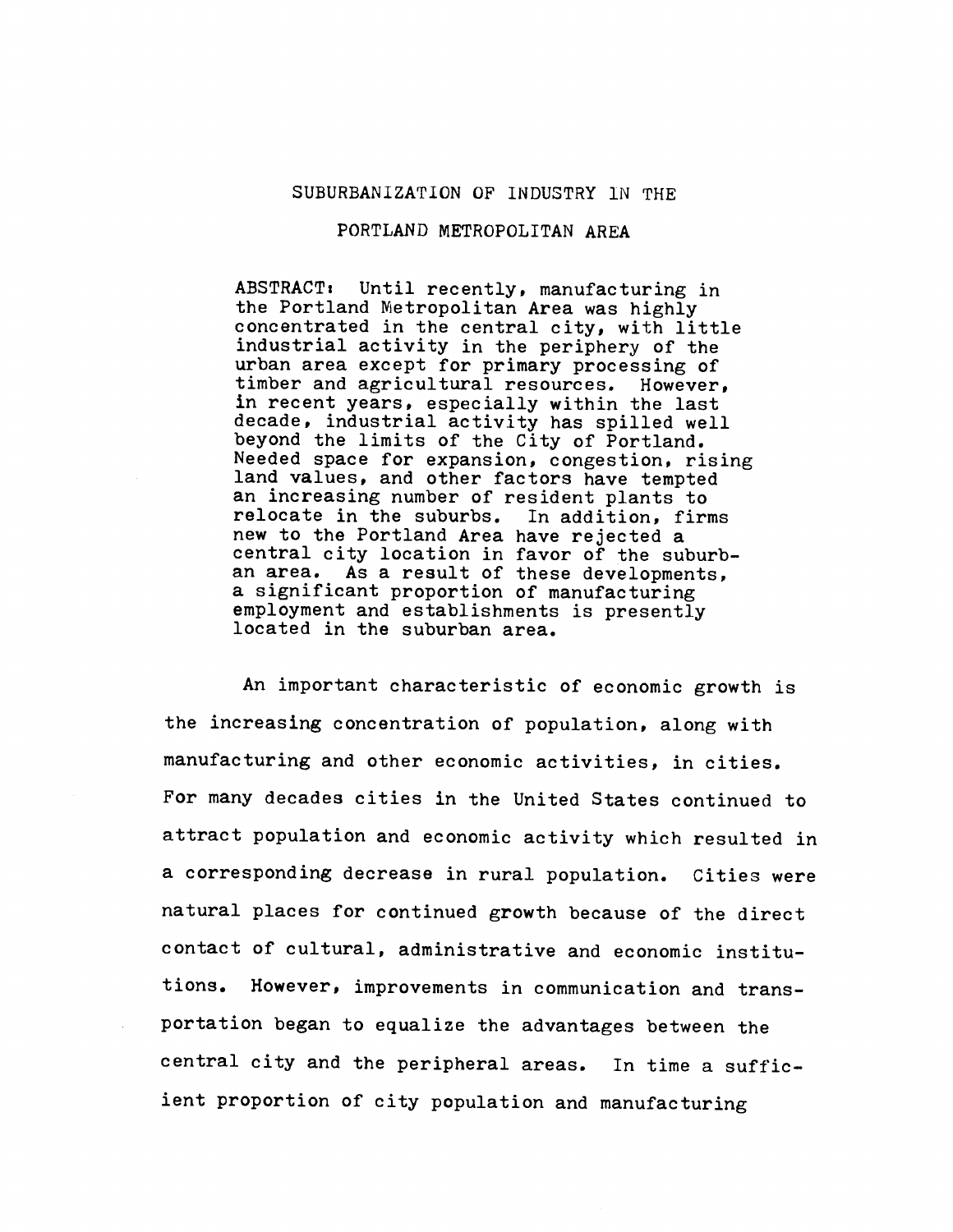activities were drawn off to these peripheral areas which have the advantages of vacant land, less congestion and lower land values.

This movement outward from the city has been called industrial suburbanization. Such a process results in an internal redistribution where the proportion of manufacturing or other activity located in the central city decreases and the proportion in the periphery or fringe increases. Recent studies of manufacturing for the United States show that manufacturing is heavily represented beyond the corporate limits of many central cities.  $^\perp$ 

This changing intra-urban pattern of manufacturing has major implications for the land use planner and others concerned with the land use of suburban areas. Industrial suburbanization is one of the critical factors in the "sprawl" of American cities. Manufacturing plants are important land users as well as major employment sources. The location of manufacturing plants has a major impact on suburban land use and on the location of other activities such as residences and service outlets.

Another important factor is the increased land needs of industry today. Single-story facilities with extensive parking lots and adjacent tracts of land held in reserve are characteristic of industrial plants locating in the suburban areas. Adequate area for expansion is one of the most important location factors for industries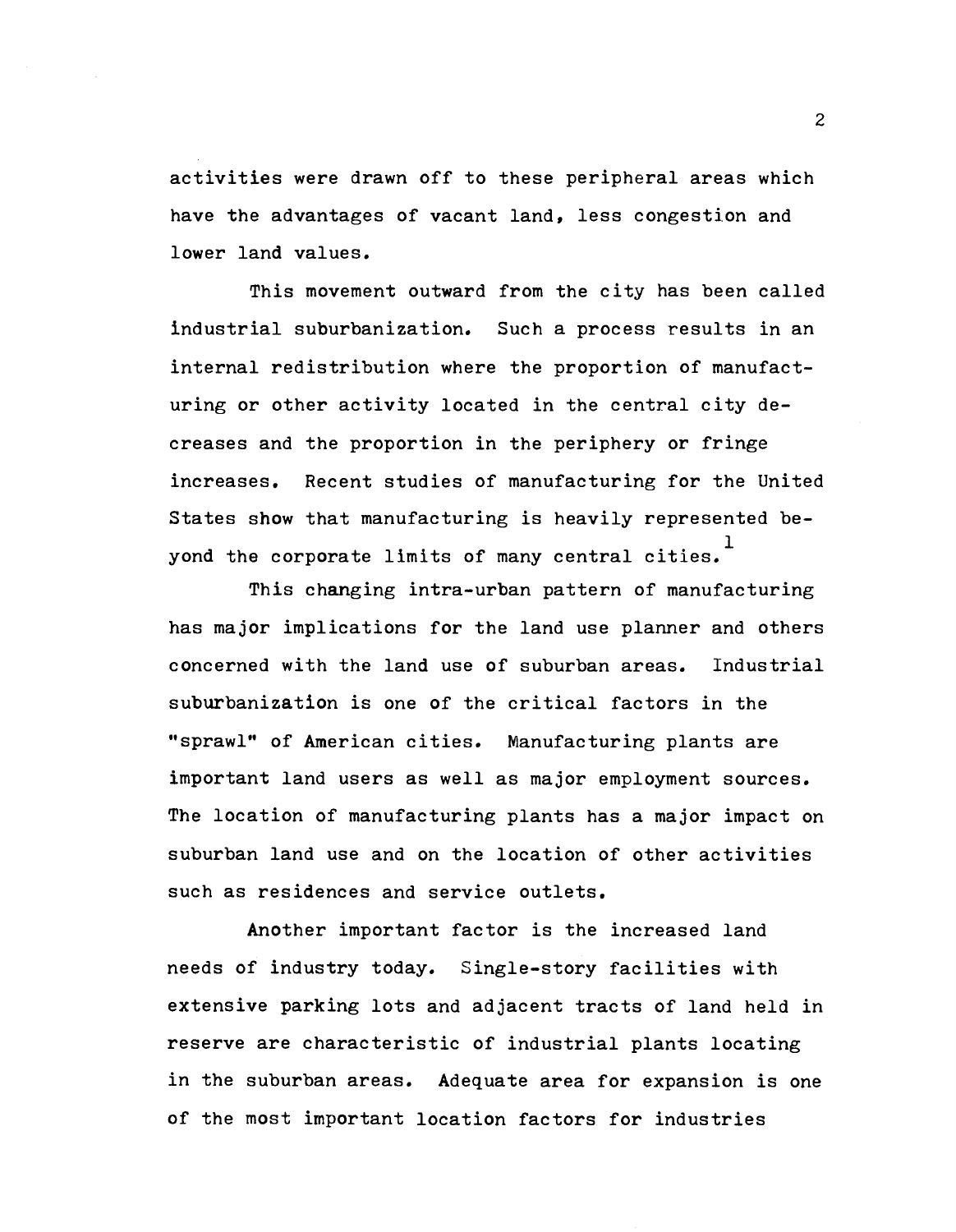moving to the suburban area.

The changing location of manufacturing activity also has a major impact on central cities. Manufacturing has traditionally represented a key economic activity of most urban centers in the country. However, as a consequence of industrial suburbanization this dominant position of manufacturing in many major cities has been declining.

Since most of the research on changing intra-urban patterns of manufacturing has been on a national level or has been concerned with case studies of the nation's largest metropolitan areas, there is need for research on the matter for smaller metropolitan areas. Frequently, it is implied in these studies that the rate of industrial suburbanization is a direct function of city size and that the process is less intense, and therefore, less significant in smaller metropolitan areas.<sup>2</sup> Therefore, it was of interest in this analysis to select a metropolitan area of medium size, or one with a central city population of less than 500,000 persons, for a case study on industrial suburbanization.

#### OBJECTIVES

The primary objective of this paper is to determine if there is a significant trend toward industrial suburbanization in a large portion of the suburban area of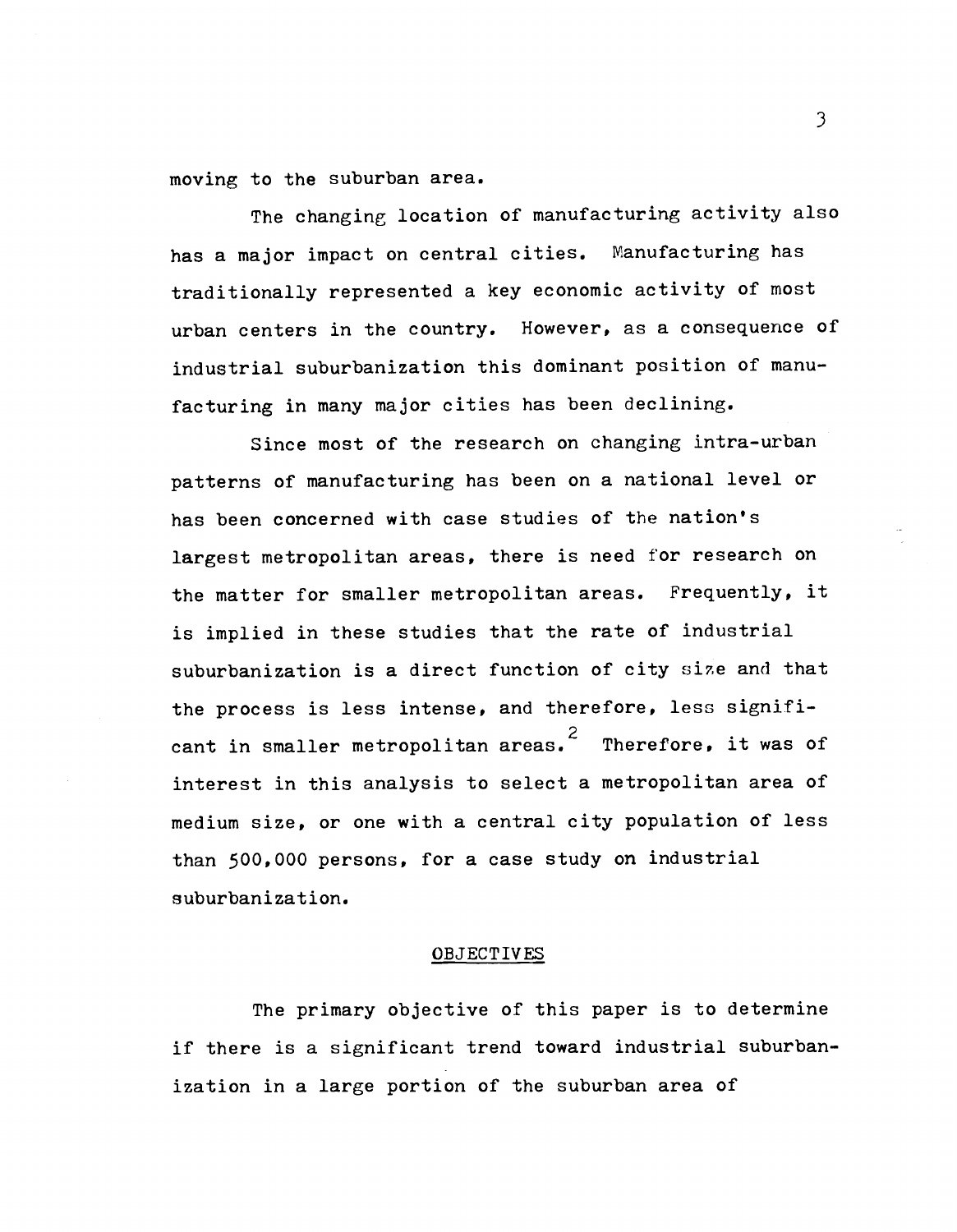Portland, Oregon, and to find out if resident plants, new firms, or both are involved in the process. The other objectives of the study include: (1) determination of the patterns of industrial suburbanization, including definition of areas showing important increases in industrial activity and (2) determination of the primary location factors which influence new plant location.

Several important steps are necessary for achievement of these objectives. These necessary steps include: (1) finding evidence of industrial suburbanization using data extracted from both the United States Census of Manufactures and a local survey of locational behavior of individual firms; (2) determining the origin and destination of industrial plants including relocated and new plants; and (3) determining through interviews and a local survey the location factors which plant officials considered most important in their location decision.

### II. REVIEW OF LITERATURE

For the purposes of summary it is convenient to recognize that the literature on the changing intra-urban pattern of manufacturing may be roughly divided into two broad types of studies. First, several of the earlier studies have been based on United States Census data for the nation as a whole. Secondly, many of the studies of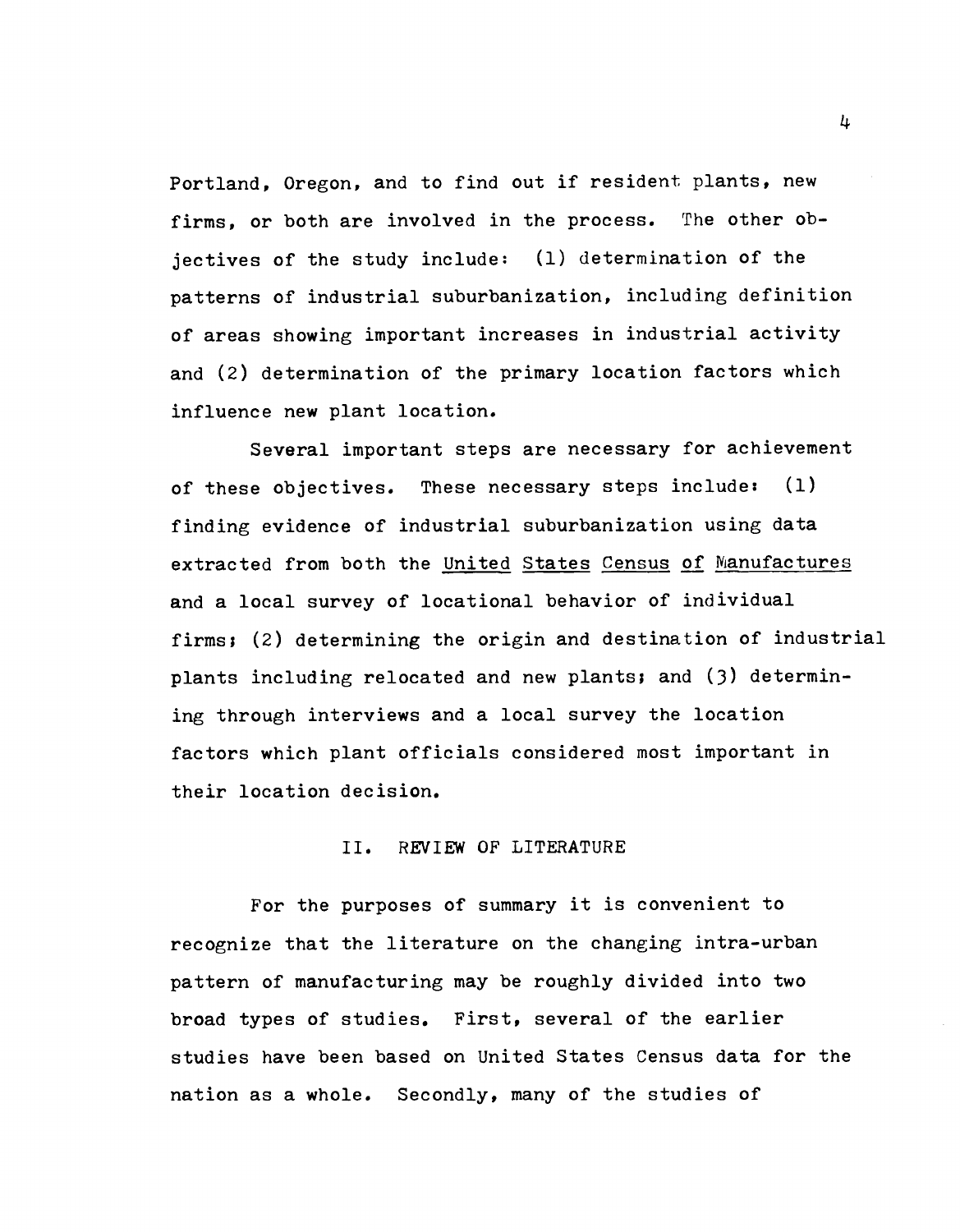suburbanization of industry have been restricted to a particular metropolitan area. Many of the studies in both of these groups have demonstrated a trend of movement away from the original manufacturing centers of the urban complex.

On a national level the pioneering study of industrial suburbanization within metropolitan areas was made by Creamer and later continued by Woodbury.<sup>3</sup> Together they analyzed trends in the 1899-1947 period. Evelyn Kitagawa and Donald Bogue made a more exhaustive study of suburbanization for the 1929-1947 period. 4 Zelinsky extended the analysis through 1954 and observed a rapid increase in industrial suburbanization during the period 1947 through 1954.

The generality of studies based on the United States Census data for the nation as a whole places some limitations on their value. Kitagawa and Bogue admitted,

> "By observing data for the 1929-39 and 1939-47 periods, it was demonstrated that national trends are very poor indicators of what may be expected to happen in a particular S.M.A."<sup>6</sup>

Understood in such a conclusion is the need for more empirical studies of particular urban areas or limited groupings of areas.

Most of the studies of industrial suburbanization which are restricted to a particular metropolitan area are concerned with the nation's largest cities. The Chicago, New York, Detroit, and Philadelphia Metropolitan Areas have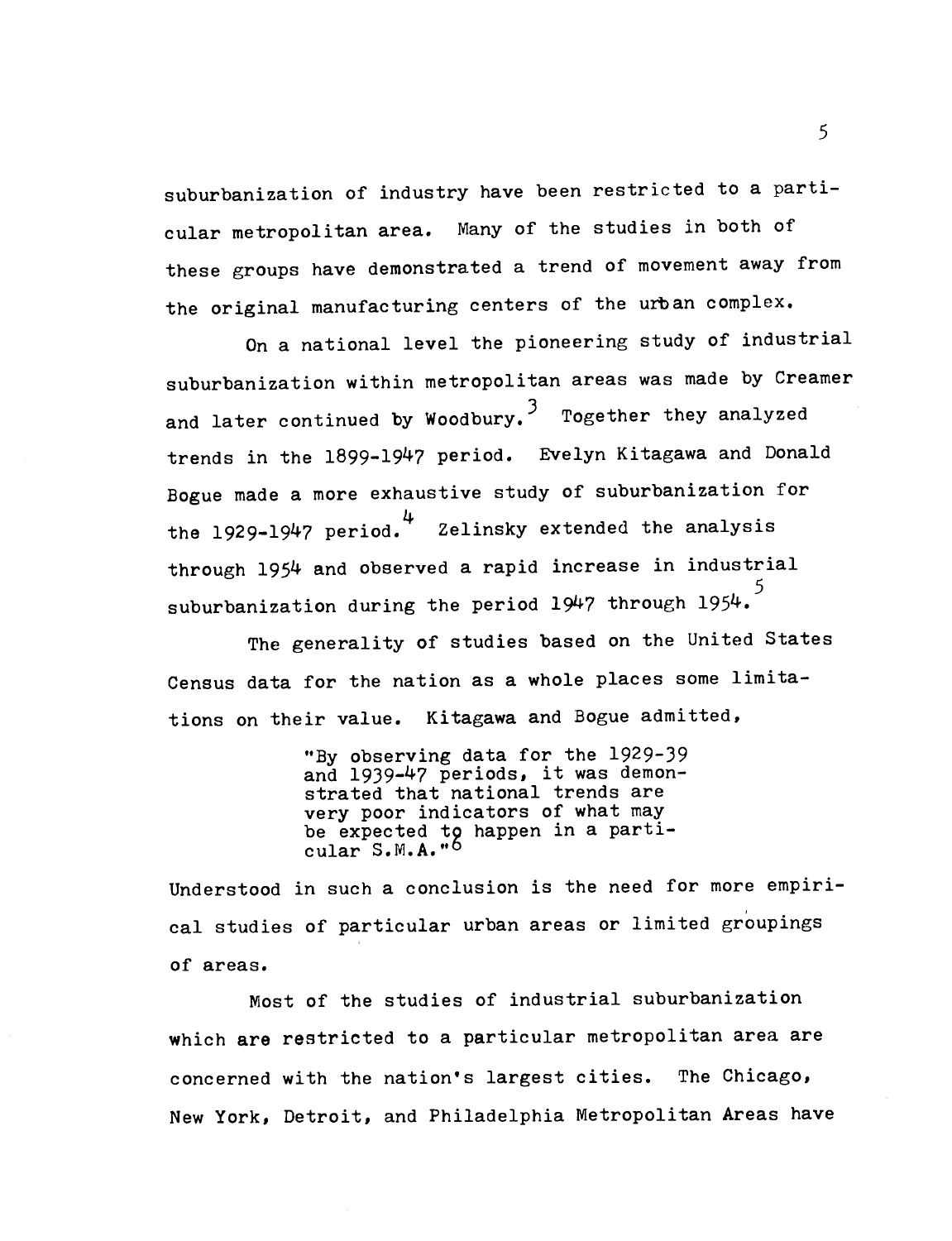received the most attention.<sup>7</sup> Most of the literature on these large metropolitan areas is concerned primarily with the reasons for out-migration of industries, including extensive discussions on traditional location factors. Pertinent to this study are those area analyses which employ techniques for providing evidence and patterns of suburbanization.

Two separate studies in the Chicago Metropolitan Area by Reeder and by Reinemann should be cited as among the most complete and comprehensive in providing evidence for manu-8 facturing suburbanization in a particular metropolitan area. The locational history of individual firms was used as opposed to using census data which reveals little about plant relocations. The data were analyzed in terms of net gains and losses with reference to systems of sectors and zones which divided the metropolitan area into workable geographical segments. Degrees of industrial suburbanization were indicated by the relative proportions of an activity as between a metropolitan area and its constituent parts.

The literature provides ample evidence that manufacturing suburbanization is an important process in the nation's largest metropolitan areas, but the smaller metropolitan areas have been neglected. In one of the few published studies of industrial suburbanization in a smaller

 $\epsilon$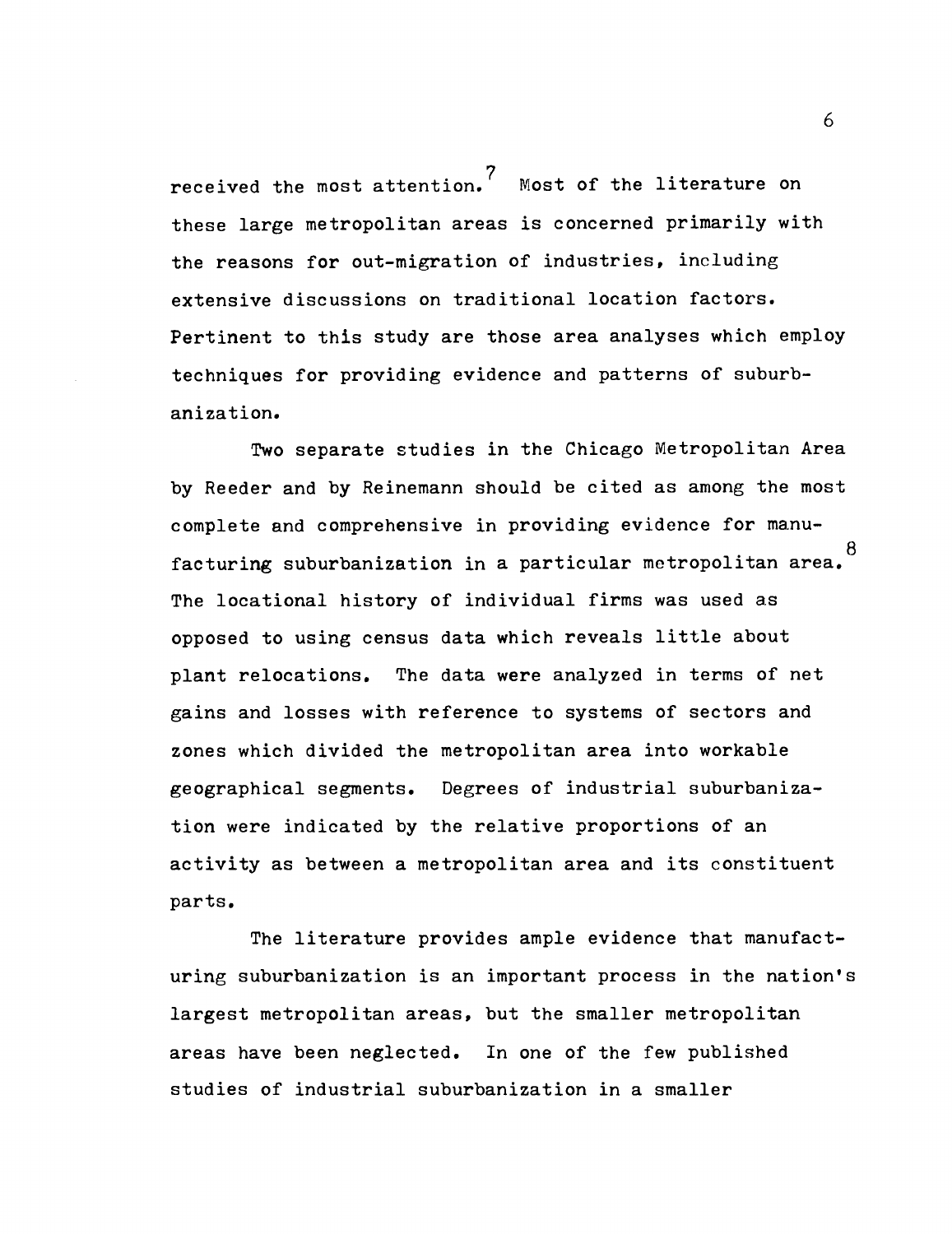metropolitan area (central city population less than 500,000), Stuart demonstrates a significant trend toward suburbaniza-9 tion of manufacturing in Roanoke, Virginia.

In addition to the studies which are concerned specifically with industrial suburbanization are the more common industrial land use reports published by city and regional planning commissions. An example of the latter type of study is a report completed for the Portland Metropolitan Area titled <u>Land for Industry</u> which was published by the Metro-<br>10 This study politan Planning Commission in 1960. inventories present industrial facilities (1959) and evaluates the area's capability of accommodating estimated industrial land needs for 1975. This report is a component of a metropolitan development plan and is much broader in scope than a special-purpose study of industrial suburbanization.

A similarity between the Metropolitan Planning Commission's report and this analysis is the method of data collection. In both studies a mail questionnaire was drafted and circulated to selected industries in the metropolitan area.

III. PROCEDURE FOR INVESTIGATION

The area selected for study was the Portland, Oregon, Standard Metropolitan Statistical Area, embracing Clackamas, Multnomah, and Washington Counties in Oregon, and Clark



CITIES AND TOWNS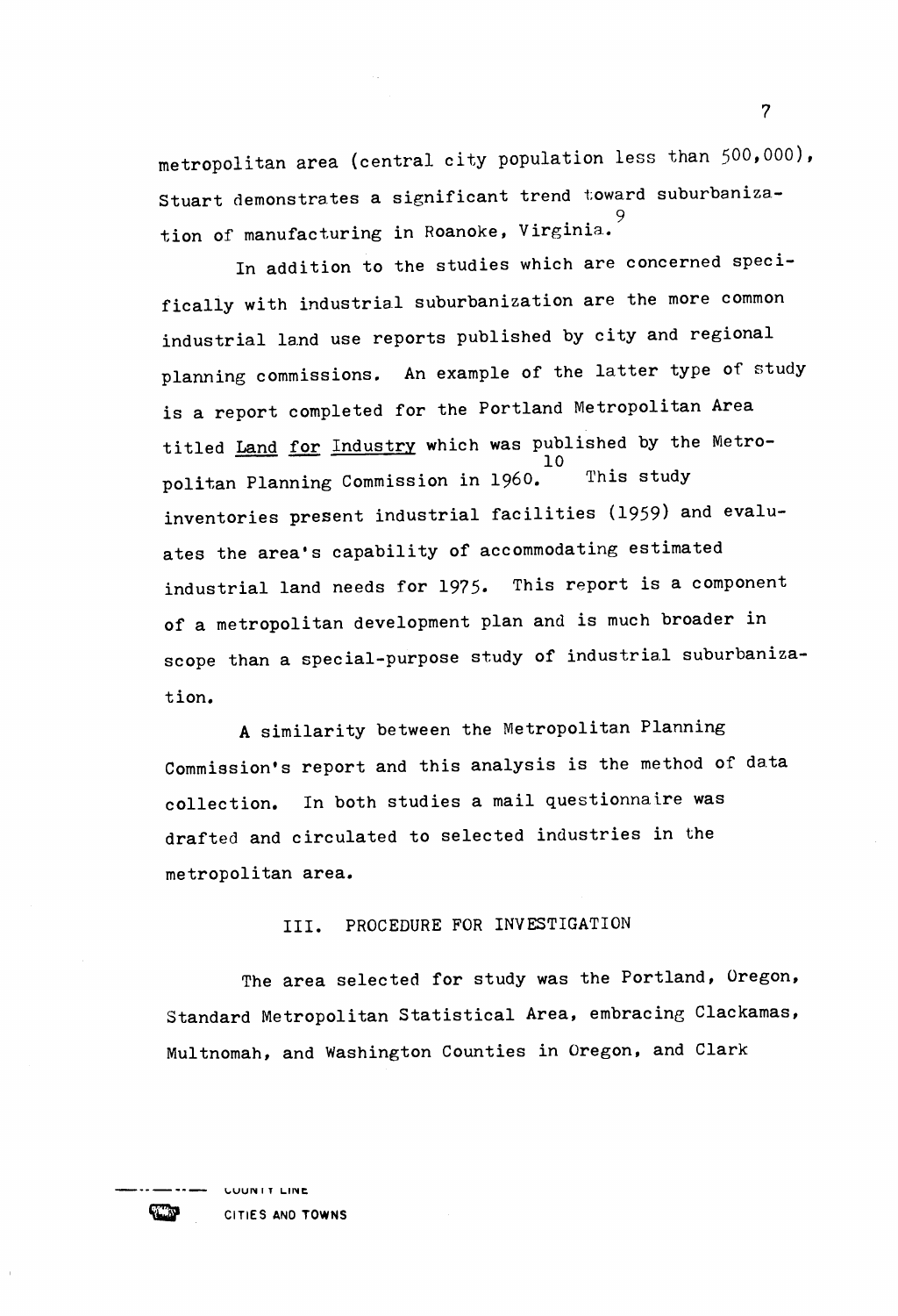County in Washington. In 1968 the Portland S.M.S.A. had a population of 968,645. The 1968 population of the four population of  $968,645.$  The 1968 population of the four counties comprising the Portland S.M.S.A. is Multnomah, 555,700; Clackamas, 158,990; Washington, 137,140; and Clark, 116,815<sup>12</sup>. Clackamas and Washington Counties have experienced recent, rapid gains of population. Increases have been 41 percent and 49 percent, respectively, between  $1960$ and 1968. These two counties contain rapidly expanding suburban residential areas. The central city, which has had a stable population for several decades, had 377,800 persons 13 in 1968.

In order to determine the trends and patterns of industrial suburbanization, it was necessary to divide the Portland Standard Netropolitan Statistical Area into two zones of industrial activity, including the central city and the suburban zone. The suburban zone lies adjacent to, but outside, the City of Portland. The outer boundary of the suburban zone sets apart those suburbs that are adjacent to the City from those detached satellite towns which are surrounded by rural countryside. The outer boundary of the suburban zone is roughly the same as the boundary outlining the Urban Area of Portland (Figure 1). In order to allow for a finer distinction of the trends and patterns of industrial suburbanization, the suburban zone was divided into three sectors, including Clackamas, Wultnomah and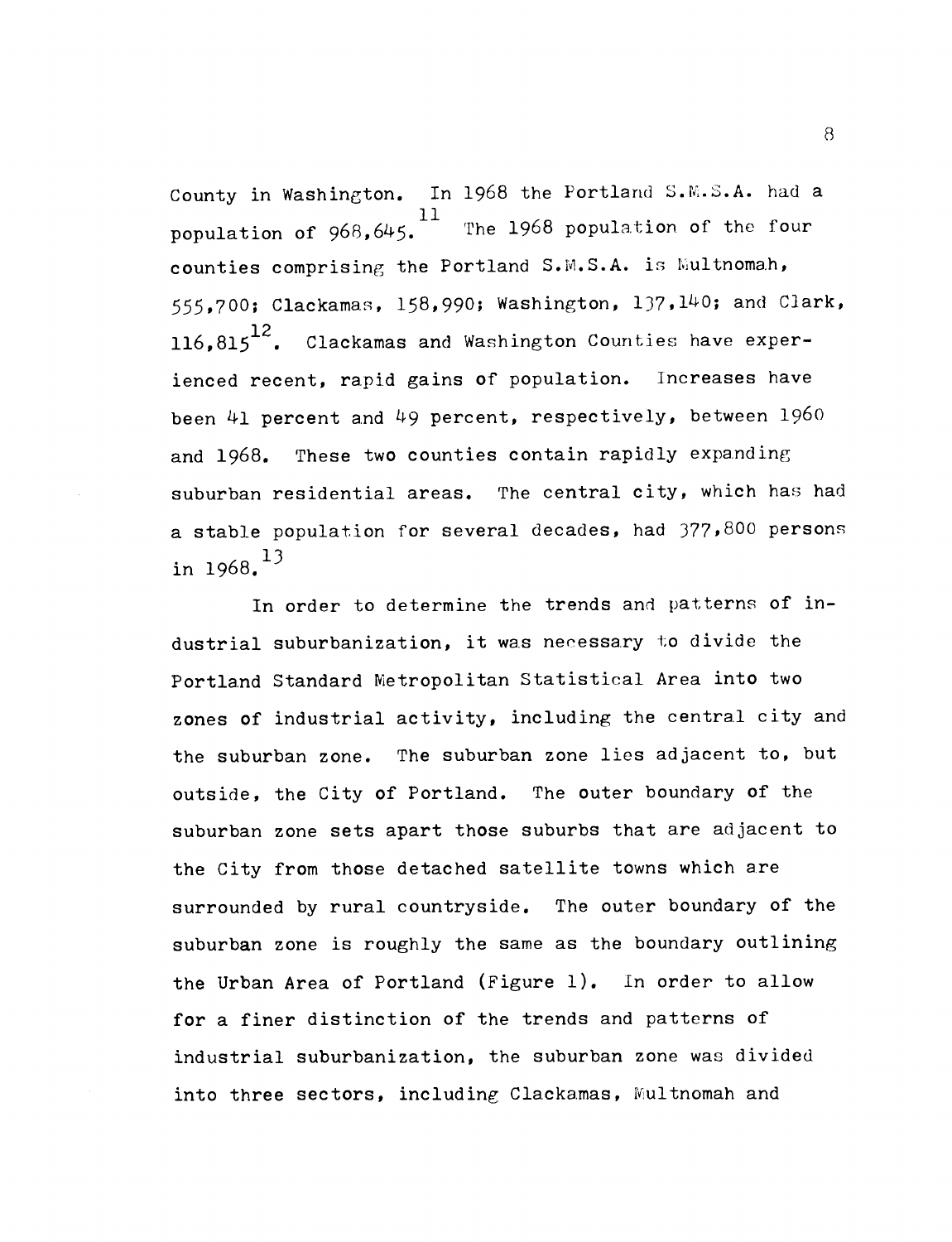FIGURE 1.

# PORTLAND URBAN AREA

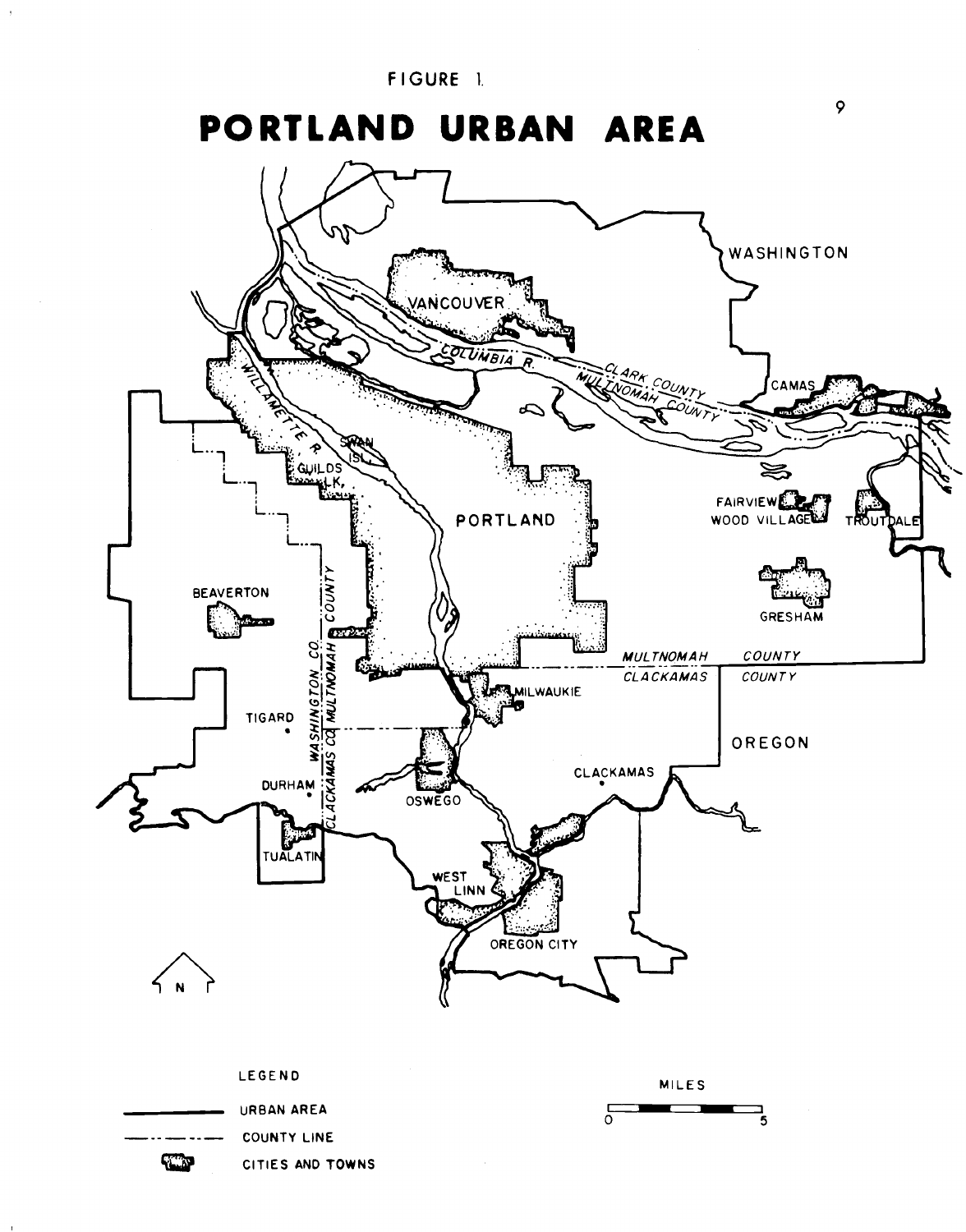iLi. Washington Counties.

The industries moving to the suburban zone were classified into four origin groups including: (1) newly organized firms; (2) industries moving into the metropolitan area; (3) new local branches; and  $(4)$  internal relocations. The first two groups will be referred to collectively as new industries, since they constitute activities entirely new to the suburban area. The last two groups refer to firms already operating in the metropolitan area which have relocated in the suburban area. This latter group will be referred to as resident or relocated plants.

### METHODS OF ANALYSIS

The evidence and pattern of industrial suburbanization were determined by use of data from the United States Census of Manufactures and the execution of a local survey of industrial plants. First, using census data for the period 1939 through 1965, an analysis was made of the changes in distribution of industry by constituent parts of the Portland Standard Metropolitan Statistical Area using number of establishments and number of employees as measures. This was followed by a detailed survey of the location of industry and the movement of industrial plants in the Portland S.M.S.A.

The major sources of data for the detailed survey were the reports of the Industries Department of the Portland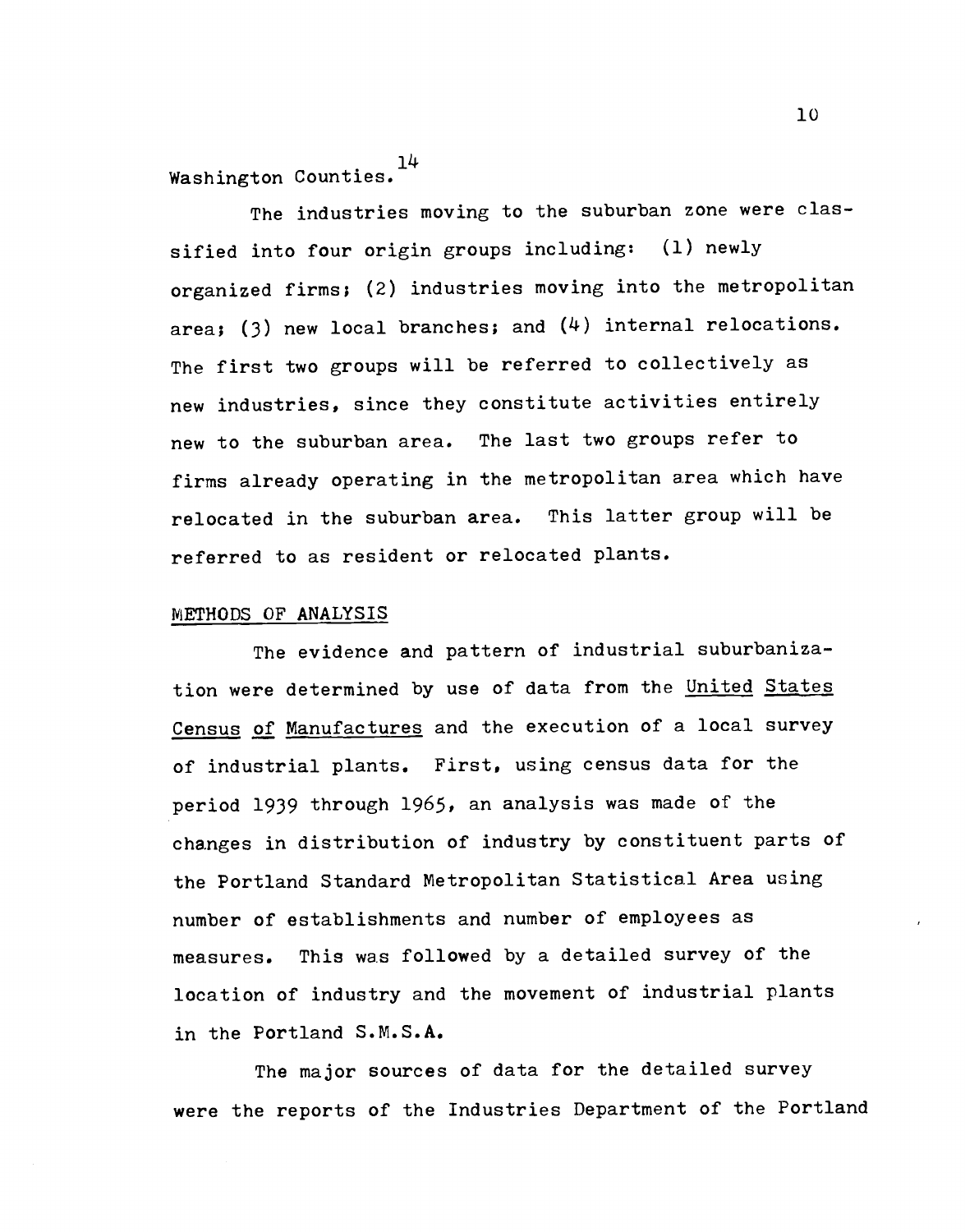Chamber of Commerce, recent and past issues of the Directory  $15 \quad \ldots$ of Oregon Manufacturers, and a mail questionnaire. The mail questionnaire was sent out to fifty firms presently located in the suburban zone. This questionnaire was designed to gain the following information: (1) the locational trends of new and relocated resident plants, by asking the date the firm was established at its present site and the previous location of the plant; (2) the number of employees for each plant; (3) the types of industries, using the Standard Industrial Classification; and (4) the factors that determined new location in the suburban zone. For the latter information the plant manager or owner was asked to check each of fifteen location factors as to whether it was of primary importance, secondary importance, or not a determining factor. Eighty-five percent of the firms completed and returned the questionnaire.

The period from 1955 through 1969 was selected for the survey. From preliminary investigation it was found that there was little movement of industry to the suburban zone during the period prior to 1955. For purposes of data collection and analysis, time was broken into three five-year intervals, including 1955 through 1959, 1960 through 1964, and 1965 through 1969.

Since no records exist which list the origin of new and relocated plants, it was necessary to trace the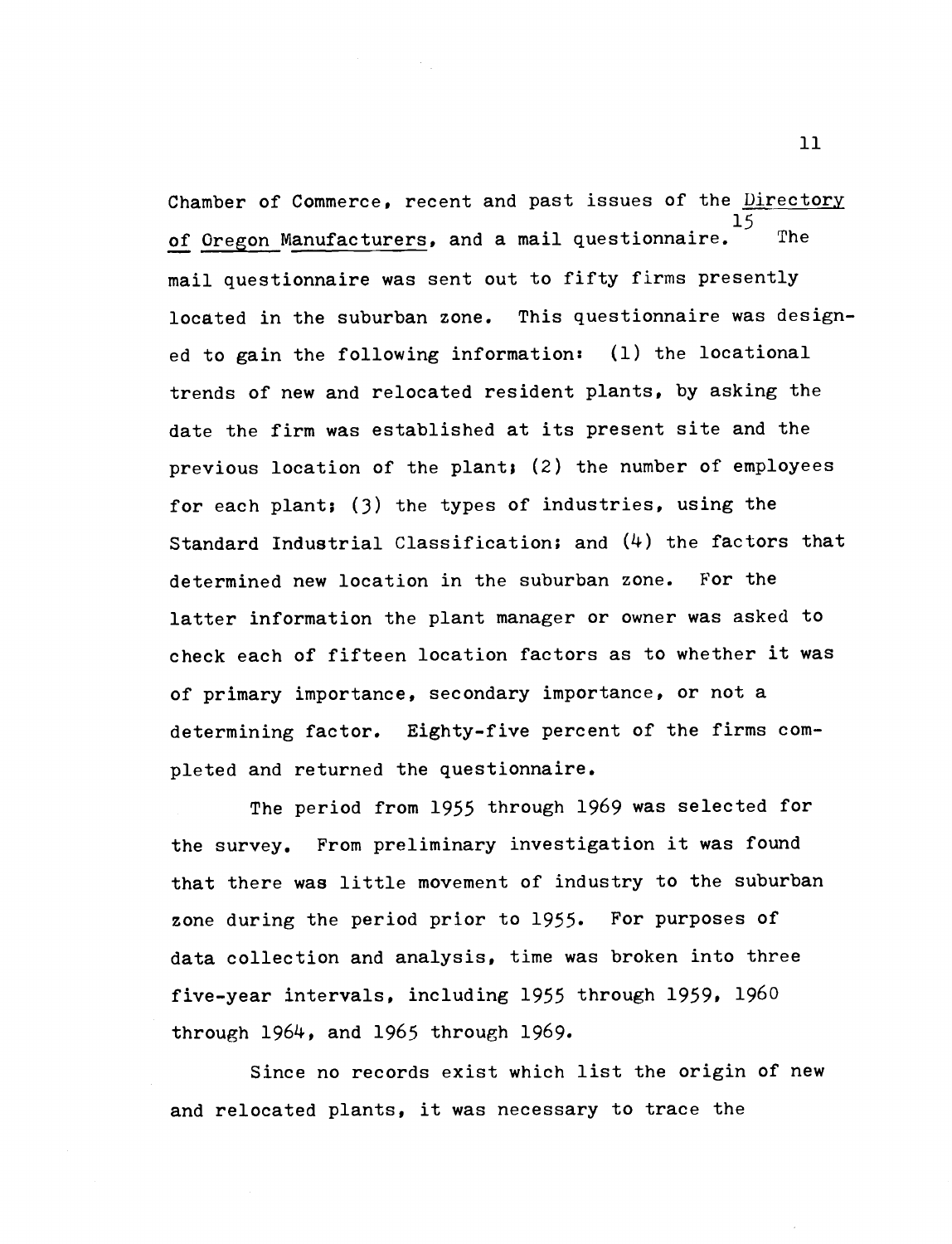locational history of individual firms presently located in the suburban zone. However, it was found necessary to place some limitation on the number of manufacturing plants to be investigated. From preliminary investigation it was found that most relocated and new firms established since the beginning of the study period had ten or more employees at the time of their location in the suburban zone, It has been the larger plant in need of a larger site that has moved to the lower-cost suburban land. It was decided to include in this study all new and relocated plants with ten or more employees at the time of location in the suburban zone.

### IV. ANALYSIS OF DATA

During the last two decades industrial development in the suburban zone has undergone an important change in emphasis. Before the 1950's much of the suburban zone was without industrial activity except for important primary manufacturing, including food processing and forest products manufacture, For example, a resource analysis for Washington County indicated that in 1949 ninety-two percent of the county's employment was engaged in either the lumber industry or in food processing. In 1963 these two categories were reduced to only 18.6 percent of the total manufacturing employment.<sup>10</sup> During this period employment in these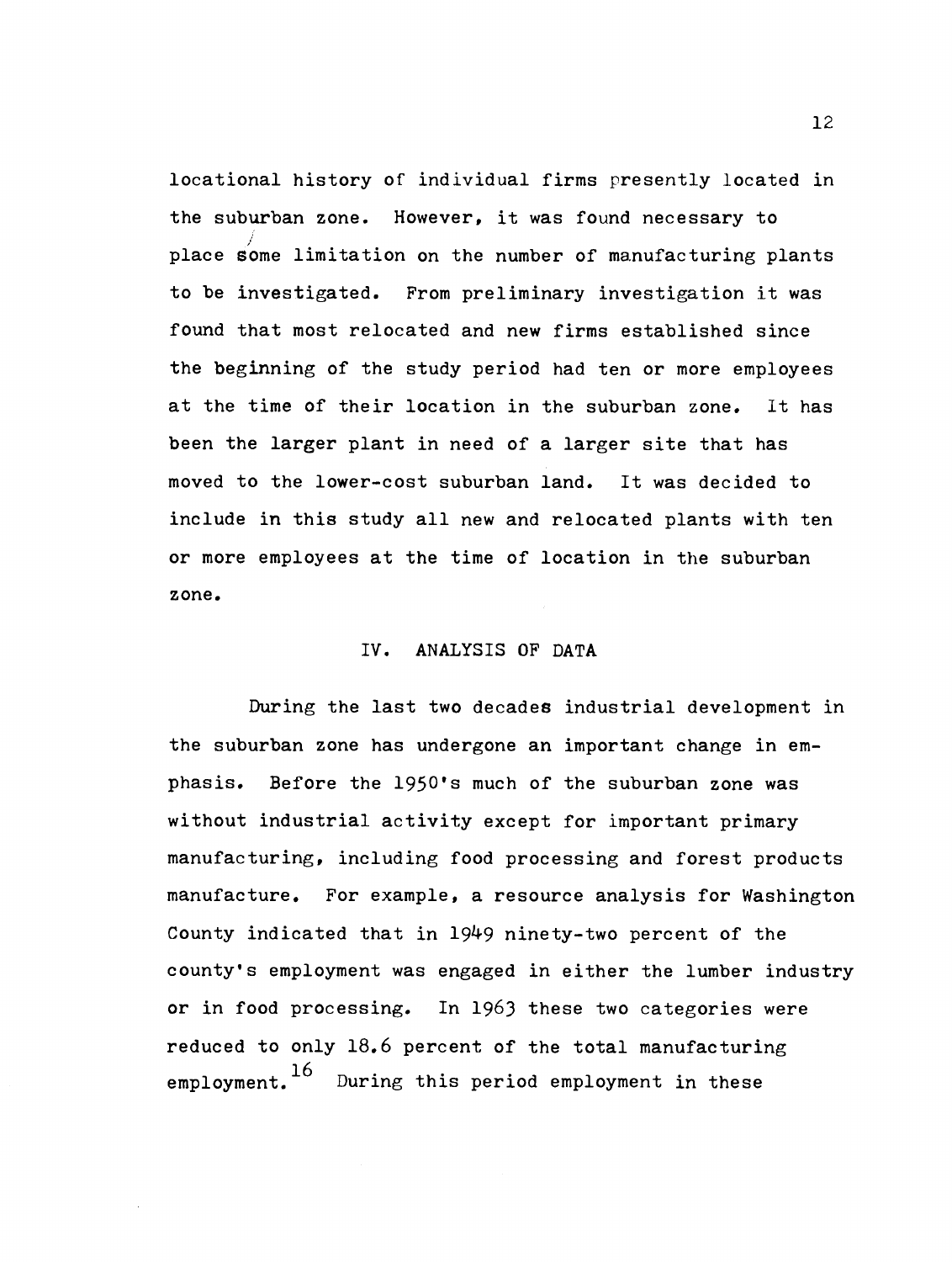segments, combined, declined in relative importance but not in absolute terms. Increasing employment at new and relocated manufacturing plants in the suburban zone has been responsible for this important change.

The census data reflected in some degree the increasing relative importance of industrial activity in the suburban zone, while at the same time revealed a decline in the proportion of manufacturing employees and establishments in the City of Portland. While the central city still dominated the local job market with 60 percent of the Portland S.M.S.A.'s total employment in 1965, the proportion of manufacturing employees in the central city has declined from 75 percent in 1939. $17$  Between 1939 and 1965 total employment in the suburban zone increased by 420 percent, as opposed to an increase of 133 percent in the central city, causing the suburban zone's share of the S.M.S.A. employment to increase from 20 to 35 percent.

Similar results can be obtained by using number of establishments as a measure of industrial activity. Between 1939 and 1963 the suburban zone's share of the S.M.S.A. manufacturing establishments increased from 16 to 34 percent, while the central city's share declined from 80 percent to 61 percent.

Figures 2a and 2b trace the pattern of change in the location of manufacturing in the Portland S.M.S.A. One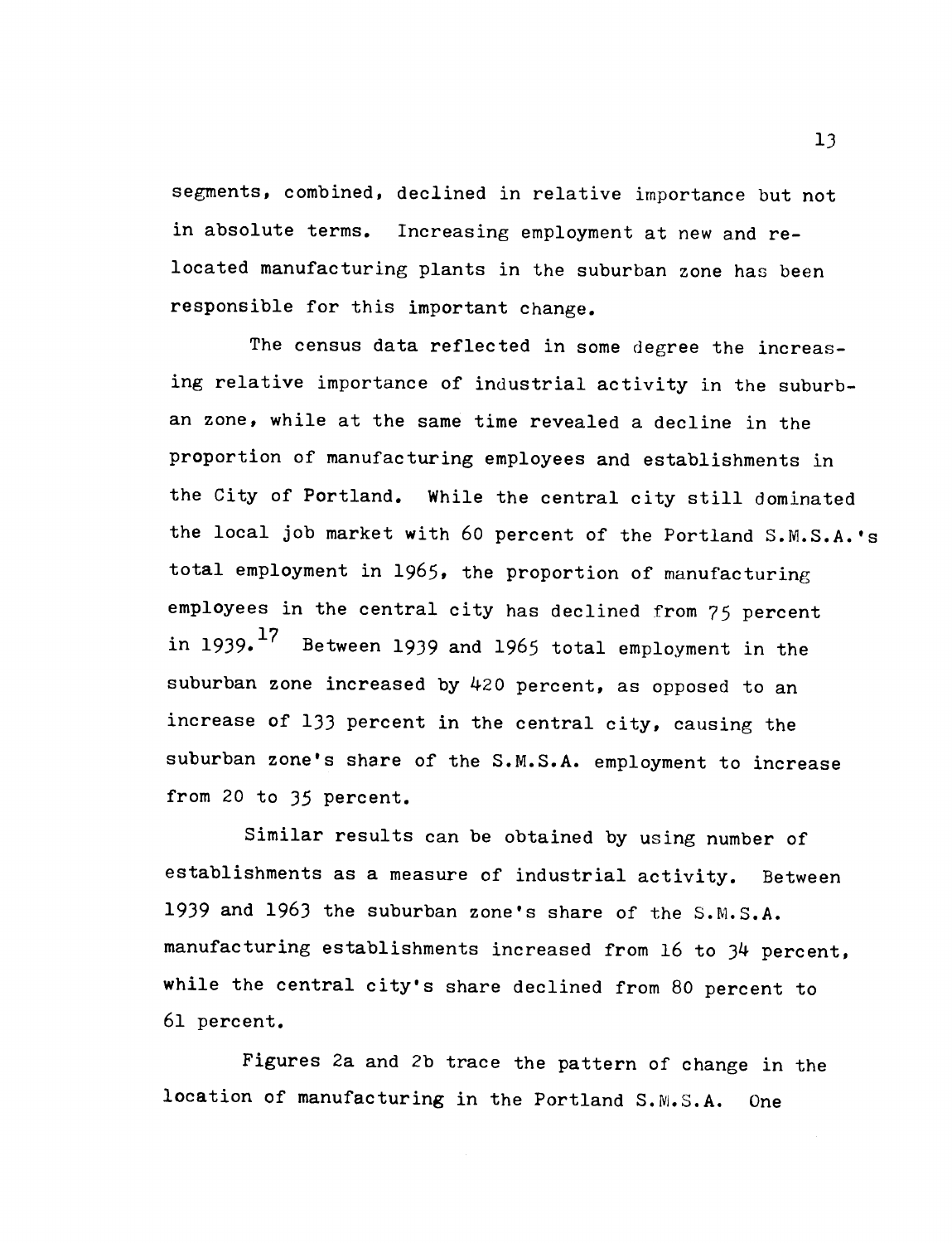characteristic predominates. Although in absolute terms there has been a considerable growth in manufacturing employment and establishments in the Portland S.M.S.A., the central city has grown considerably slower than the suburban zone. Conspicuous in Figure 2b is the trend indicating that the central city has shown very little increase in the number of employees since 1954. Also conspicuous is the significant increase in employees in the suburban zone since 1958.

Further evidence of the increasing relative importance of industrial activity in the suburban zone can be provided In applying this technique by employing the shift ratio.<sup>18</sup> the over-all rate of growth of the S.M.S.A.'s industrial employment or number of establishments is calculated for an intercensal period. Then for each constituent part of the S.M.S.A., including the central city and the sectors of the suburban zone, the ratio is computed by dividing the actual employment (or number of establishments) in the latter census year by the expected employment, which is the employment that would have resulted had each constituent part's employment grown at the same rate as the S.M.3.A.'s total industrial employment. A shift ratio greater than one represents a relative gain of employment in the sector while a ratio less than one indicates a relative decline.

Tables la and lb show the results for the  $19\frac{4}{1963}$ period using number of employees and number of establishments,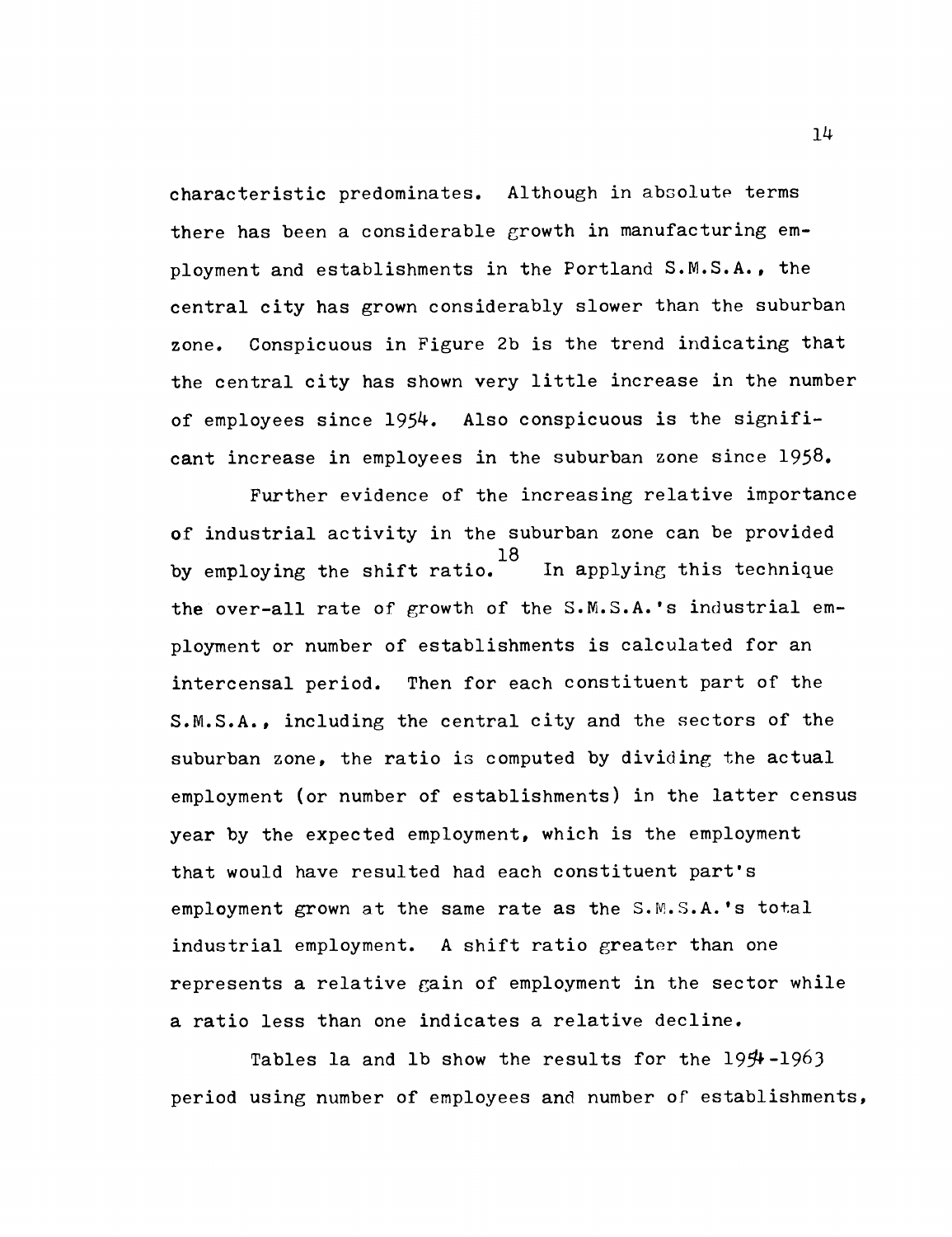### FIGURE 2. DISTRIBUTION OF MANUFACTURING ESTABLISHMENTS AND EMPLOYEES IN PORTLAND METROPOLITAN AREA, 1939-1965



SOURCE: U.S. CENSUS OF MANU-FACTURES, FOR 1965 ANNUAL SURVEY OF MANUF4CTURES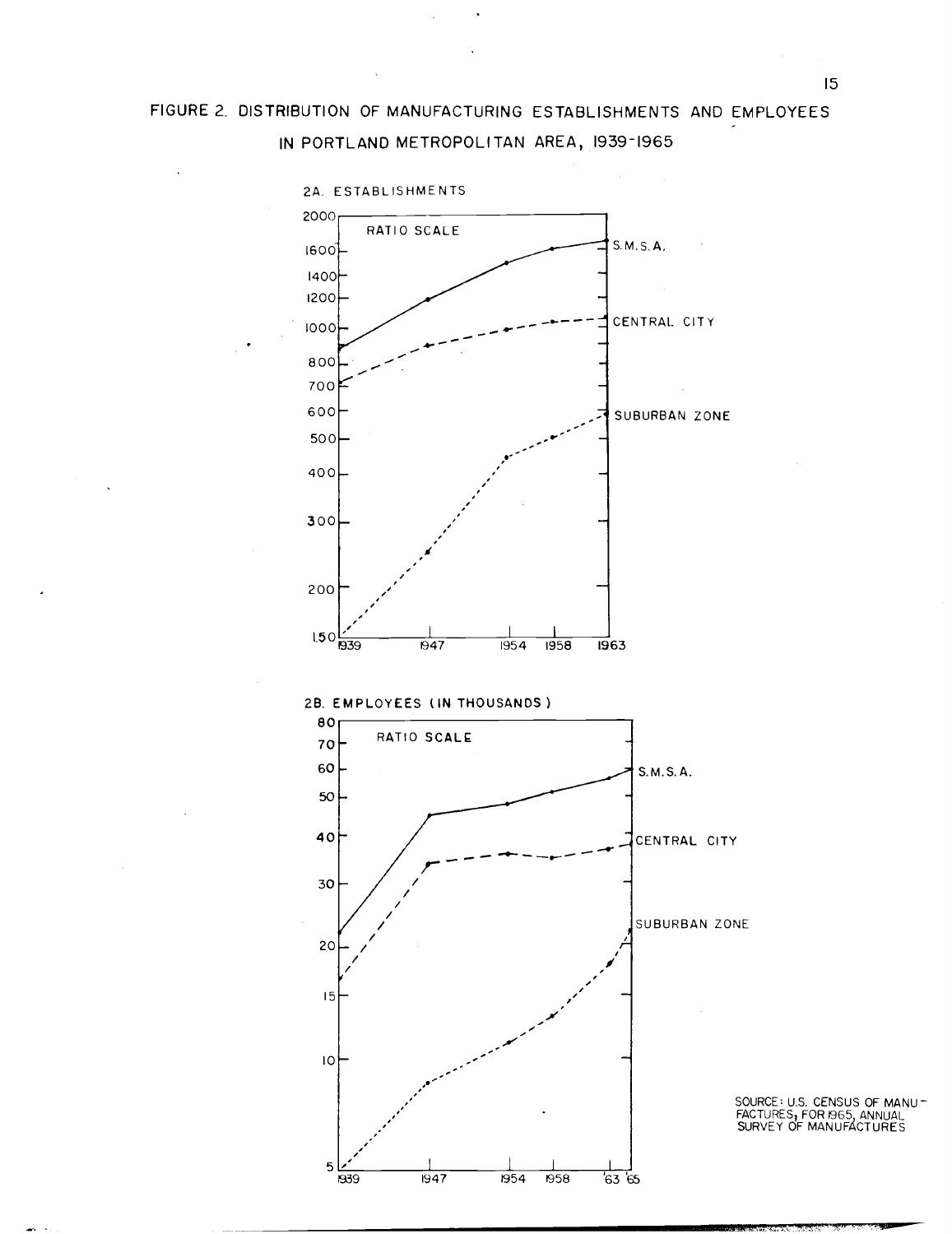|                         |        | Intercensal Period |                                                 |                                   |
|-------------------------|--------|--------------------|-------------------------------------------------|-----------------------------------|
| Sector                  | 1954   | 1963               | $(\text{Actual})$ Expected <sup>a</sup><br>1963 | 1963<br>Actual<br>$1963$ Expected |
| S.M.S.A.                | 48,297 | 56,552             | 56,552                                          | 1,00                              |
| City of<br>Portland     | 35,285 | 35,646             | 44,636                                          | 0.79                              |
| East (Mult.Co.) $4,449$ |        | 5,826              | 5,627                                           | 1.03                              |
| South<br>(Clack. Co. )  | 4,570  | 5.375              | 5,781                                           | 0.93                              |
| West (Wash.<br>$Co.$ )  | 2,690  | 7,618              | 3,402                                           | 2.24                              |

TABLE la -- SHIFT RATIO, USING NUMBER OF EMPLOYEES

aComputed by using 27% as rate of growth for S.M.S.A.

| Sector                 | 1954  | (Actual)<br>1963 | 1963               | 1963<br>Actual<br>Expected |
|------------------------|-------|------------------|--------------------|----------------------------|
| S.M.S.A.               | 1,519 | 1,718            | 1,718              | 1.00                       |
| City of<br>Portland    | 997   | 1,052            | 1,127              | 0.93                       |
|                        | 165   | 190              | 187                | 1,02                       |
| South<br>(Clack, Co. ) | 185   | 225              | 209                | 1.08                       |
| West (Wash.            | 120   | 185              | 136                | 1.36                       |
|                        |       | East (Mult.Co.)  | Intercensal Period | Expected <sup>a</sup>      |

TABLE 1b -- SHIFT RATIO, USING NUMBER OF ESTABLISHMENTS

acomputed by using 13% as rate of growth for S.M.S.A.

 $\bar{1}$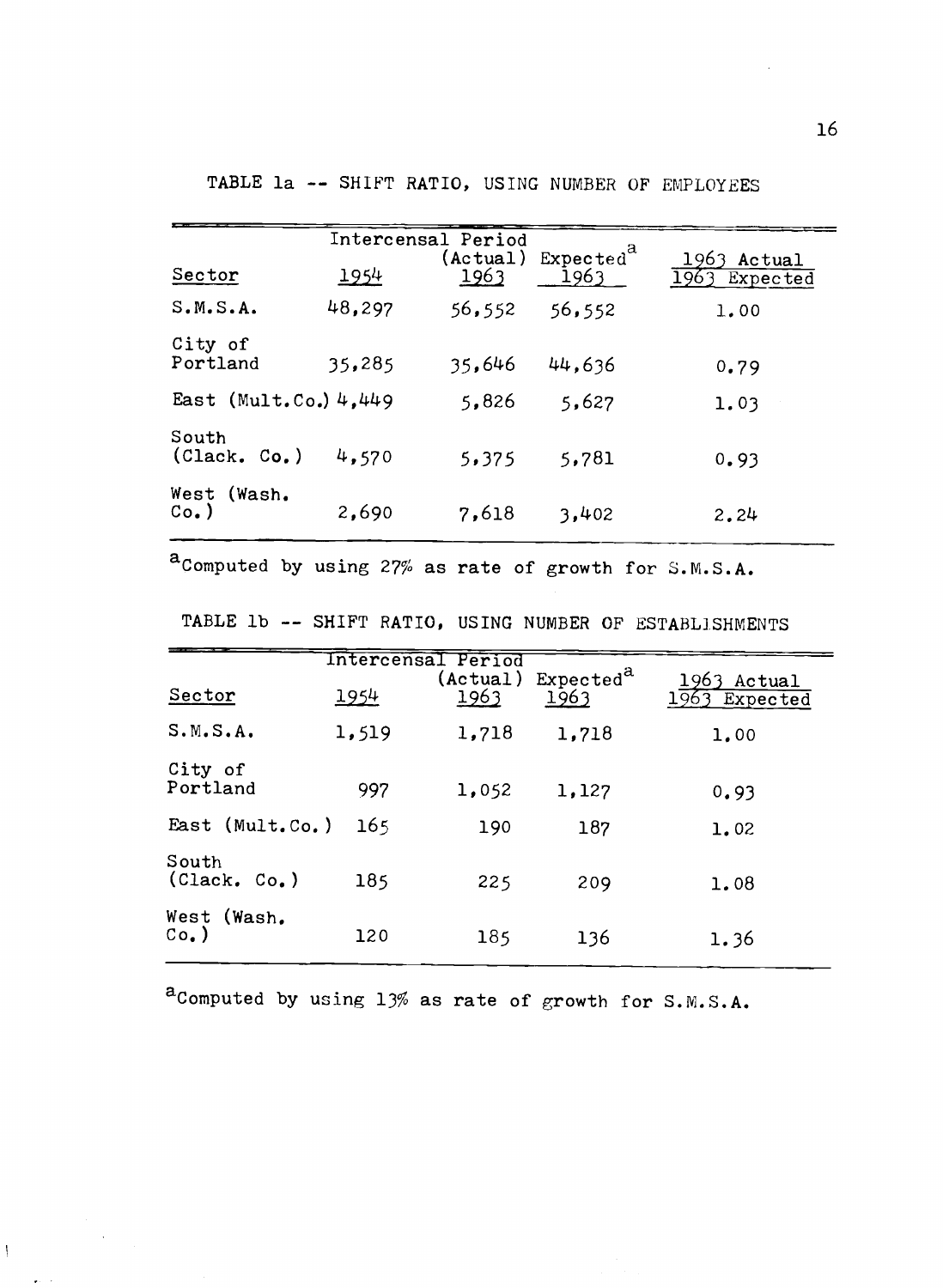respectively. A relative decline of employment and establishments for the central city is indicated. With one exception all of the suburban sectors registered a relative gain, indicating generally a relative shift of industrial employment and establishments into these areas. It would appear that Washington County was the most active in attracting industrial activity, as measured by number of employees and number of establishments.

### LOCAL SURVEY OF INDUSTRIAL FIRMS

Although the census data provides some evidence for industrial suburbanization, it gives no indication of the nature and pattern of the suburbanizing process. Industrial suburbanization may be caused by removal of industries already in existence within the corporate limits of Portland, or by an influx of new industries, or a combination of both. Such information can be determined by an examination of the locational history of individual firms.

Relocated Plants. It can be seen in Table 2 that since 1955 the suburban zone has gained 71 plants, employing  $9,460$  persons in 1968, from the central city. This total includes only five new local branches with 1,200 employees in 1968. Table 2 indicates that relocation of resident plants represents the largest proportion of the total amount of establishments that located in the suburban zone between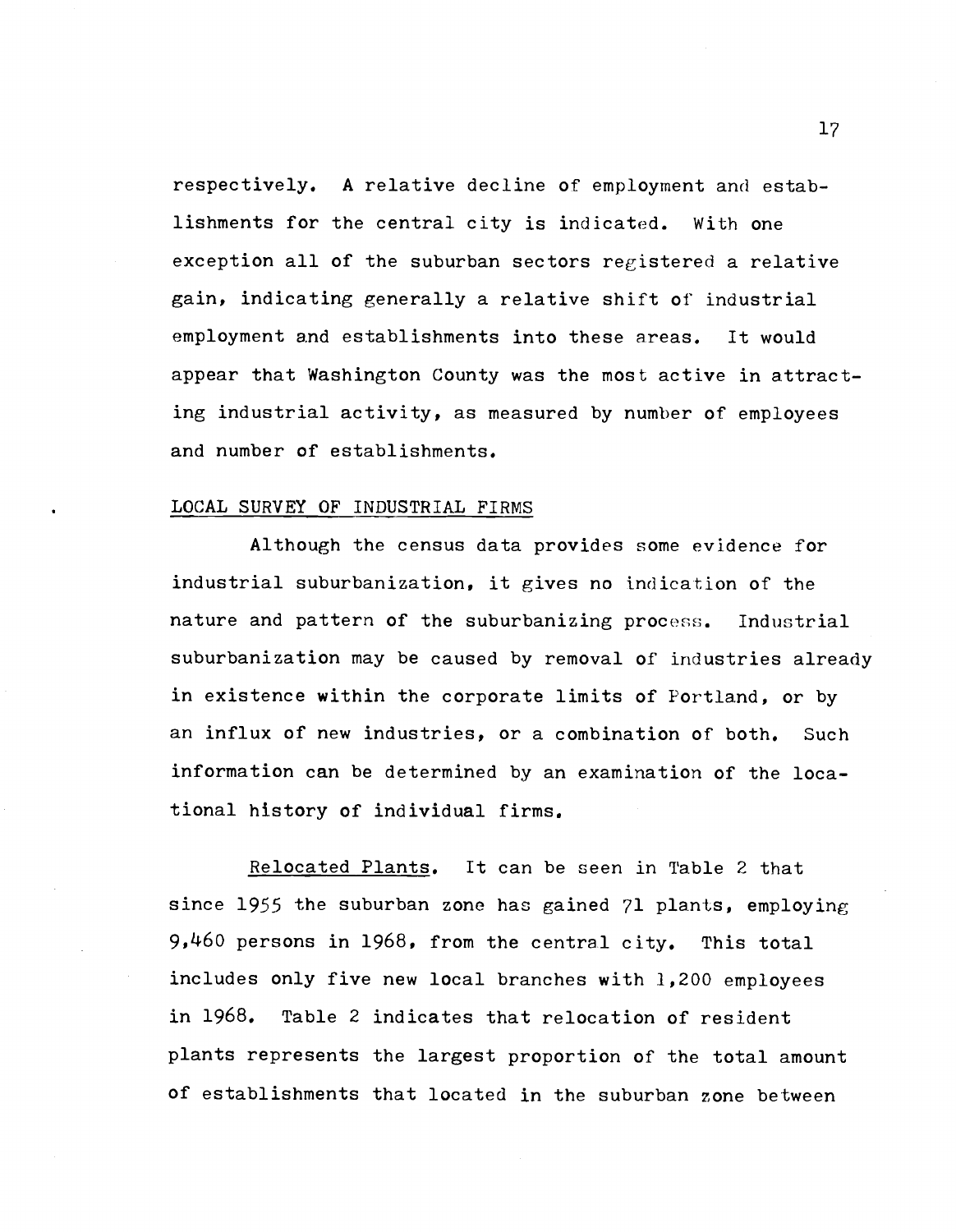| Period      |    | NEW INDUSTRIES<br>$: Newly : In-$<br>$; Organ-, migra-,$ |    | $: Local : Re-$ | RELOCATED PLANTS<br>:Complete:<br>: ized ; tion ; Total; Branches: location: Total: Total |    |     |
|-------------|----|----------------------------------------------------------|----|-----------------|-------------------------------------------------------------------------------------------|----|-----|
| $1955 - 59$ | 7  | 6                                                        | 13 |                 | 14                                                                                        | 15 | 28  |
| 1960-64     | 14 | 8                                                        | 22 |                 | 26                                                                                        | 27 | 49  |
| 1965-69     |    |                                                          |    |                 | 26                                                                                        | 29 | 44  |
| Total       | 29 | 21                                                       | 50 |                 | 66                                                                                        | 71 | 121 |

TABLE 2 -- ESTABLISHMENTS THAT LOCATED IN THE SUBURBAN ZONE BY FIVE-YEAR INTERVALS, 1955-1969

Source: Author

1955 and 1969. Sixty percent of all establishments constructed in the suburban zone during this time period were relocated firms, while 40 percent were new industries to the area. It is clear that a significant proportion of the industrial growth in the suburban zone is at the expense of the central city. There was no return of industries to the central city from the suburban zone during the fifteen-year study period.

There are three general methods firms employ in transferring their activity from the central city to the suburban zone. In many of the larger metropolitan areas relocation may take the form of physical separation of parts of a firm, including the factory, offices, and the warehouse. However, in the Portland Metropolitan Area relocation in nearly all of the cases consists of movement of the entire productive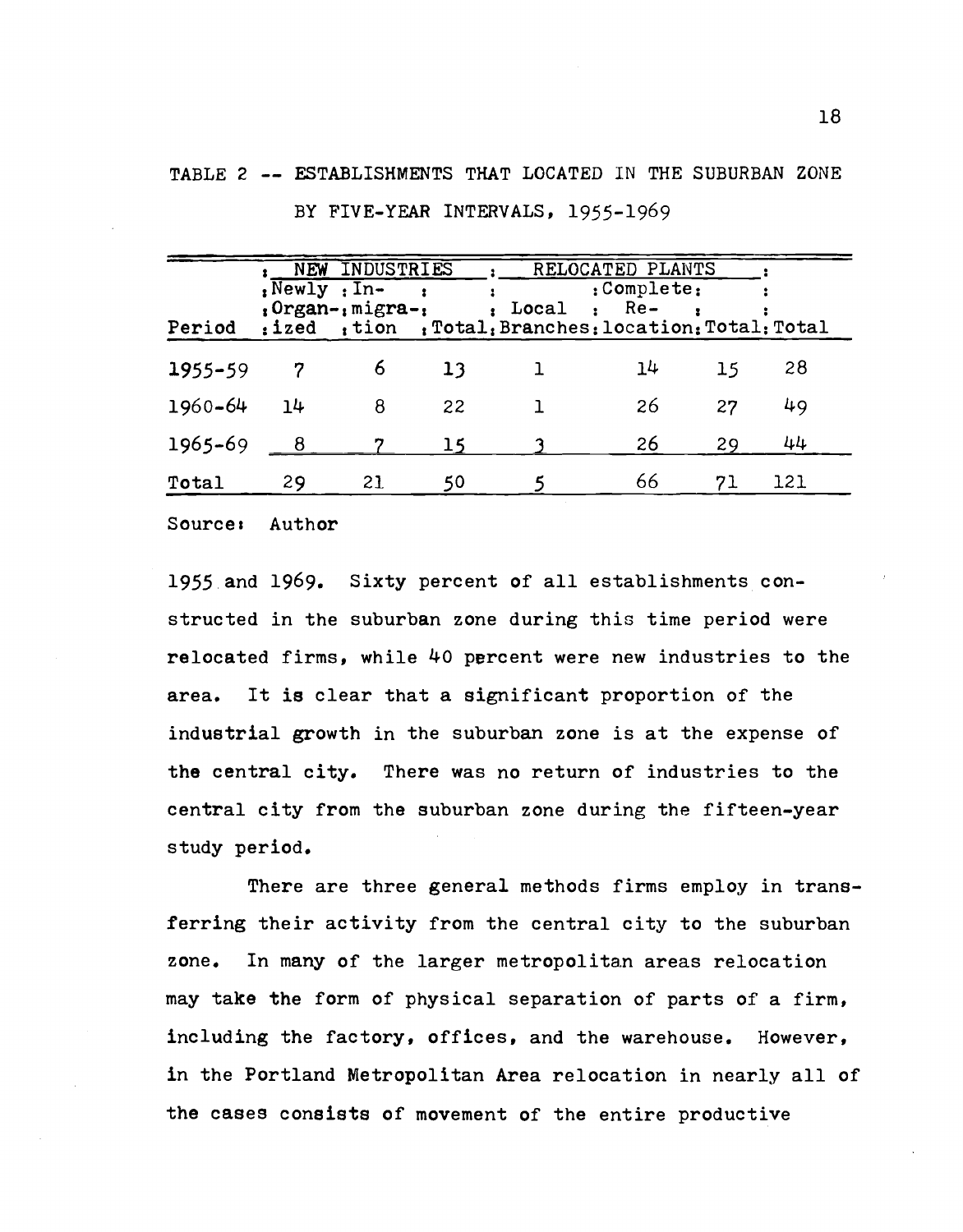capacity of the firm.

In the 1955-1969 period only five firms opened a branch factory in the suburban zone. These five firms are relatively large with each employing over 200 workers at the parent and branch plants in 1968. Relatively speaking, however, Portland is a city of small industries which are usually not large enough to operate both a parent factory and branch facilities in the suburbs. Table 3a indicates that over 40 percent of the industries that relocated had less than 40 employees at the time of removal from the central city. In the majority of cases when a Portland firm decides to expand its facilities, it moves its entire productive capacity rather than establishing a branch factory.

The pattern of movement of the 71 plants which are known to have moved from the central city to the suburban zone is illustrated in Figure 3. The map indicates the destinations to which Portland firms have moved and affords a basis for showing direction and pattern of industrial relocation. It is evident that all sectors received resident plants from the city between 1955 and 1969,. but it can be seen that dominant locational trends exist, particularly toward the south and southwest. The West Sector (Washington County) attracted more relocated establishments than any other sector. This is all the more significant when placed against the fact that about 42 percent of the vacant land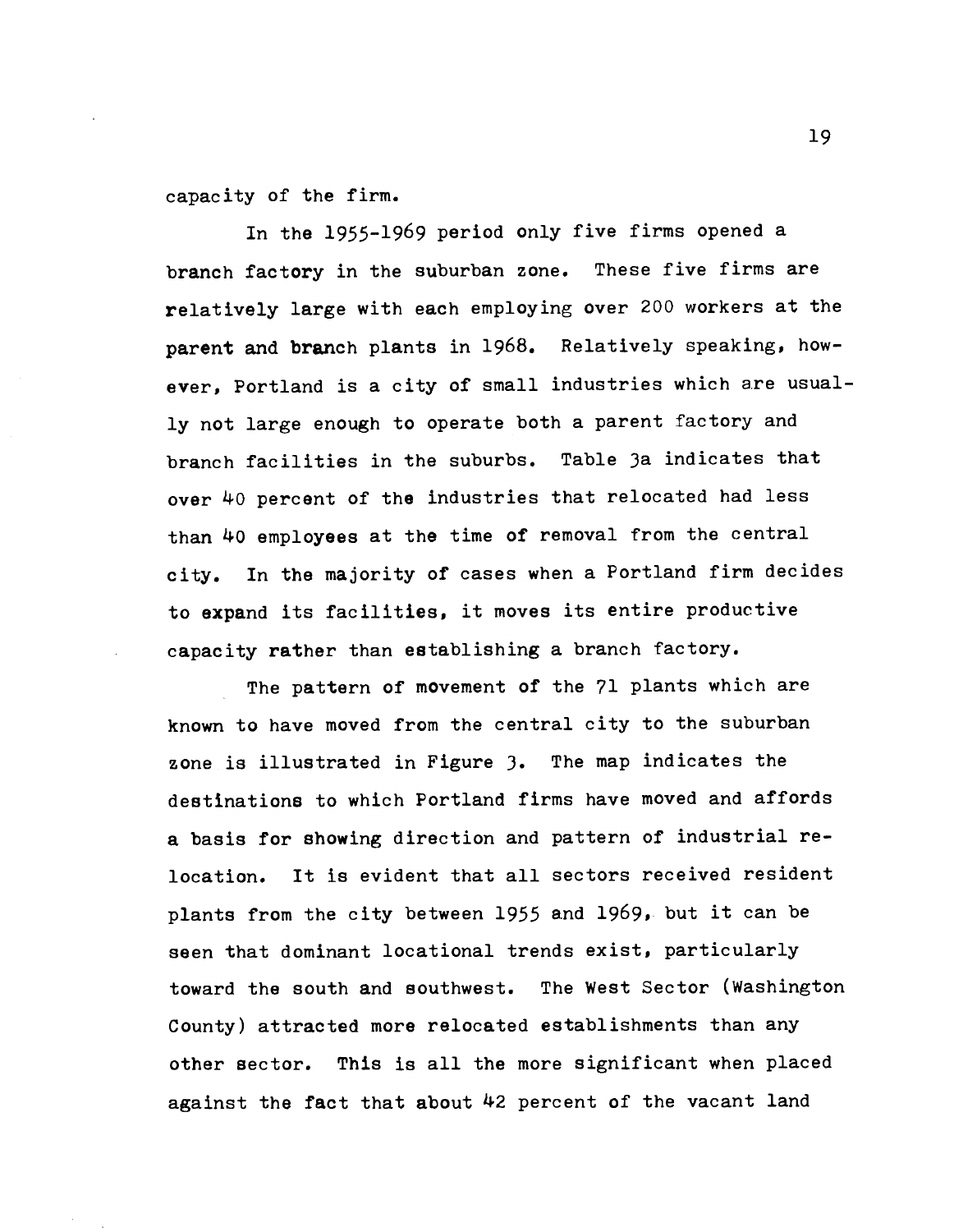### TABLE 3 -- MOVEMENT FROM PORTLAND TO THE SUBURBAN ZONE, 1955-69

a 3a. EMPLOYEE SIZE GROUPS Percentage of Establishments 10- 39 Employees . . . . . . . . . . . . . . 40%<br>40- 69 . . . . . . . . . . . . . . 20 40–69 . . . . . . . . . . . . . . 20  $70 - 99$  . . . . . . . . . . . . . 11  $100 - 129$  . . . . . . . . . . . . . . 9  $130-159$  . . . . . . . . . . . . . .  $11$  $160 - 189$  . . . . . . . . . . . . . . 2 190 or more **. . . . . . . . . . . . .** 7 Percentage Distribution of<br>Establishments 3b. TYPE OF INDUSTRY<br>SIC SIC  $34$  Fabricated Metal Products . . . . . . . .  $17\%$  $\frac{35}{35}$  Machinery, Except Electrical . . . . . . 16  $\overline{37}$  Transportation Equipment ... . . . . . . 14<br>36 Electrical Machinery, Equipment & Supplies 10  $\overline{36}$  Electrical Machinery, Equipment & Supplies 10<br>20 Eood and Kindred Products . . . . . . . . . 6 20 Food and Kindred Products . . . . . . . . . 6 Other  $\cdots$   $\cdots$   $\cdots$ Percentage Distribution of Employees in<br>Each Group 3c. TYPE OF INDUSTRY 37 Transportation Equipment . . . . . . . . 25%<br>23 Annarel and Other Finished Products . . . . 19  $\overline{2}3$  Apparel and Other Finished Products . . . . 19<br>35 Machinery, Except Electrical . . . . . . . 14  $35$  Machinery, Except Electrical . . . . . .  $14$ <br>33 Primary Metal Industries . . . . . . . . . 8  $33$  Primary Metal Industries . . . . . 38 Professional, Scientific and Controlling<br>
Instruments and controlling<br>
3 Instruments . . . . . . . . . . . . . . 8<br>ricated Metal Products . . . . . . . . . . 6 34 Fabricated Metal Products . <sup>a</sup> <sup>a</sup> . <sup>a</sup> <sup>a</sup> 6 Other . . . . .  $\blacksquare$ 

a<sub>Number</sub> of employees at time of removal from Portland.

b<sub>percentage</sub> of employees in the year 1969.

Sourcei Author.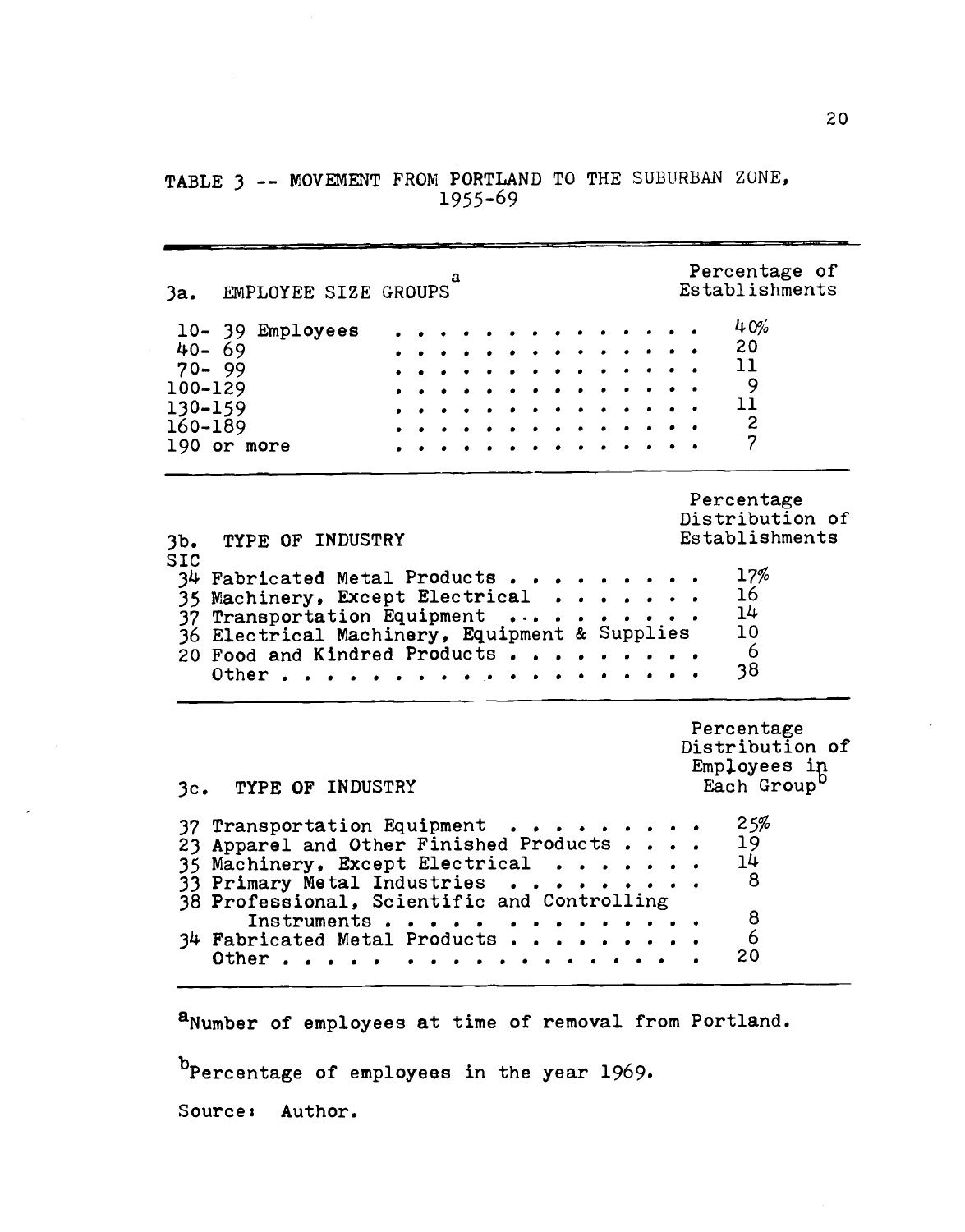

 $\mathbf{t}$ 

الحاجشة الجاذبان والاوجاد والما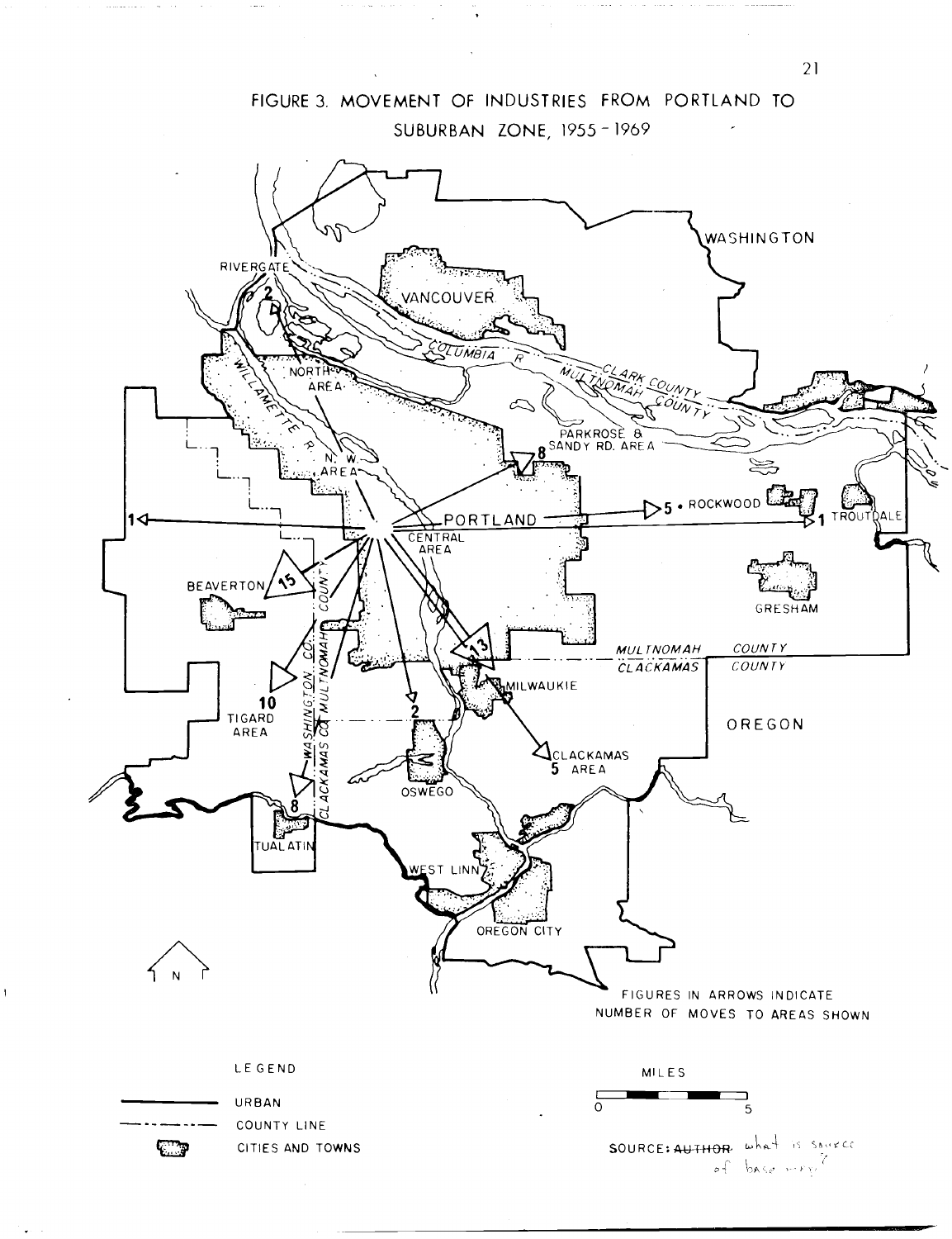available for industrial development in the suburban zone 19<br>Fifty percent of the in 1960 was in Washington County. establishments that relocated to the suburban zone during the study period settled in the West Sector; 29 percent in the South Sector; and 21 percent in the East Sector (Table 4). It was the West and South Sectors which attracted most of the new establishments, also.

The location pattern of industries was one of concentration in or adjacent to suburban incorporated and unincorporated areas in place of ribbon-like development. The general pattern of relocation has been to suburban areas predominantly toward the west, southwest, and south of the

TABLE 4 -- DESTINATION OF SUBURBANIZED ESTABLISHMENTS AND MANUFACTURING EMPLOYMENT BY SECTOR, 1955-1969

| Sector                   |     | Establishments | $\mathbf{r} = \mathbf{r}$<br>:New:Relocated: Total: New:Relocated: Total |     |      | Manufacturing Employees <sup>+</sup> |
|--------------------------|-----|----------------|--------------------------------------------------------------------------|-----|------|--------------------------------------|
| East<br>(Mult. Co.)      | 20% | 21%            | 20%                                                                      | 28% | 35%  | 33%                                  |
| South 38<br>(Clack.Co.)  |     | -29            | 33                                                                       | -29 | -39  |                                      |
| West<br>$(Wash, Co.)$ 42 |     | 50             | 47                                                                       | 43  | - 26 | 30                                   |

<sup>1</sup>Percentage of employees in the year 1969.

Source: Author.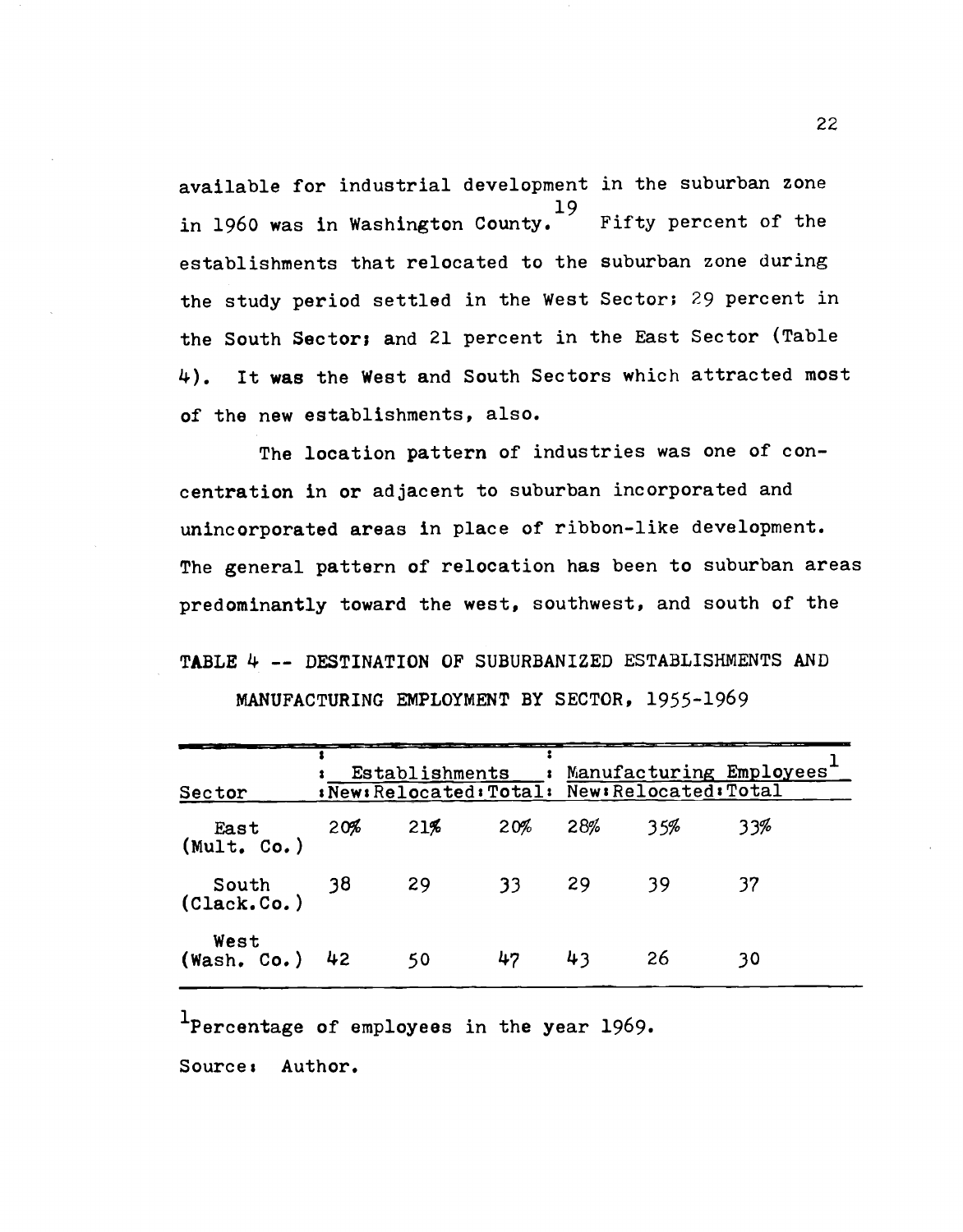central city. Within the last five-year period of study several suburbs to the west and southwest of the central city, including Beaverton, Tigard, Durham, and Tualatin, have been very active in receiving relocated industries.

It is of further interest to analyze the relocation of industries out of Portland to the suburban zone in terms of the original location of the plants. The important industrial areas within Portland that need to be identified include the Northwest Industrial Area, the Central Area including the lower east and west sides, and North Portland (Figure 3). The Northwest Industrial Area, including Swan Island, had the greatest loss of industrial establishments through relocation to the suburban zone. About 65 percent of all relocated movements originated within this area of the city. It should be noted that this industrial district is by far the largest in the city and contains more establishments than any other industrial concentration. This area consists of approximately 2,500 acres. About 20 percent of the establishments moving out of the city came from the Central Area. Increasing growth of a firm and the corresponding need to expand on sites too congested for expansion are major reasons for relocation out of these industrial areas.

Most of the relocated industries were not large in terms of number of employees. Table 3a indicates that 70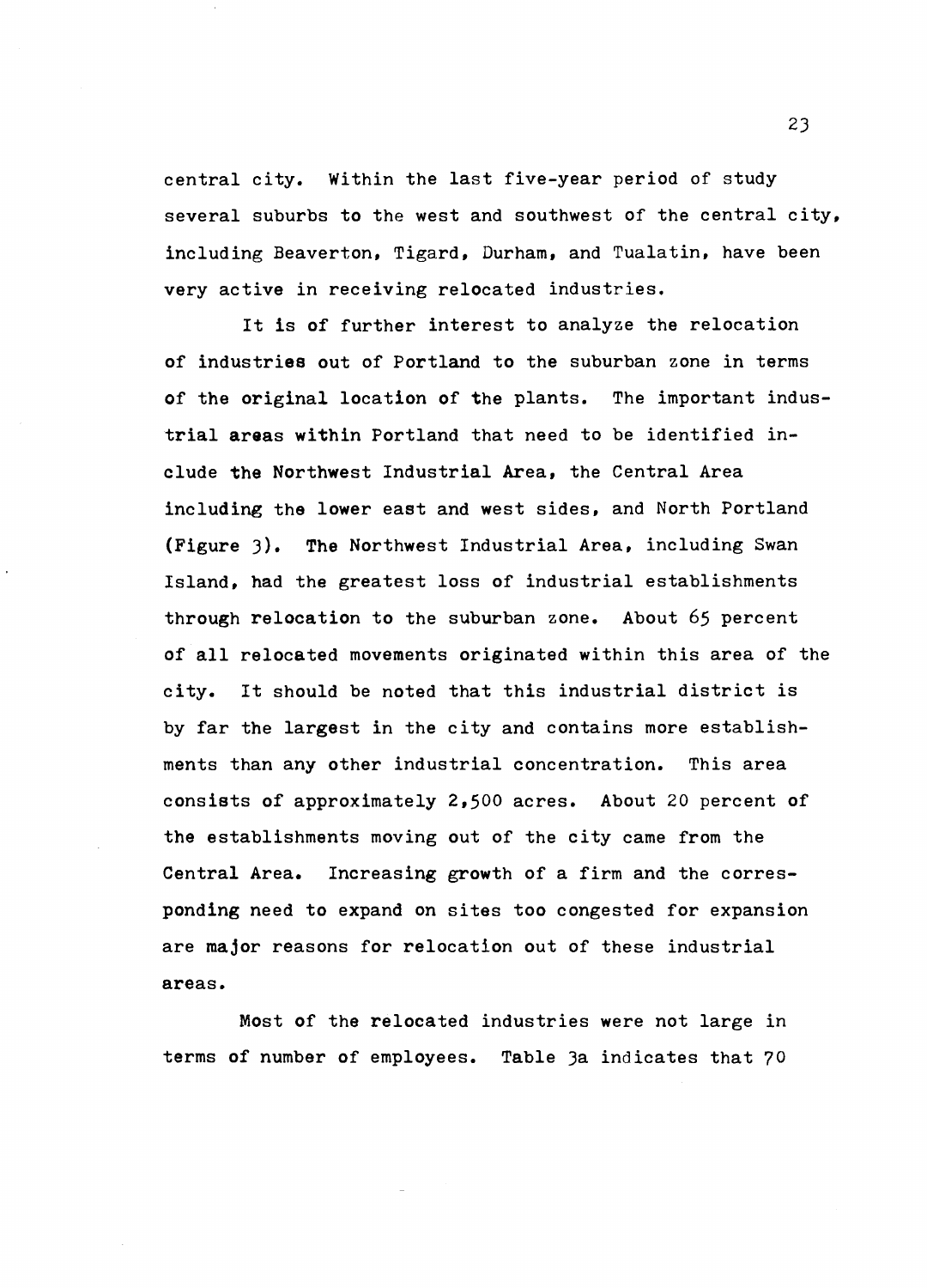percent of the plants that moved during the fifteen-year period employed less than 100 employees at the time of removal from the central city. Only seven percent had over 200 employees at the time of relocation.

Table 3b separates the relocated industries according to major Standard Industrial Classification (S.i.C.) industry groups. Three industry groups, including transportation equipment, machinery, and fabricated metal products accounted for  $47$  percent of the relocated establishments. The dominant S.I.C. industry groups, in terms of number of employees, were determined by ranking these groups according to the number of employees in each one. In this ranking transportation equipment, and machinery again dominate along with the addition of apparel and other finished products. The industry groups that ranked high in terms of number of employees and establishments are, with the exception of the apparel and finished products group, characterized by relatively complex processes requiring skilled labor.

New Plants. The suburban zone has gained 50 new plants since 1955, employing 3,740 persons in 1968. This is less than the amount of relocated plants, or about 40 percent of all industries that located in the suburban zone since 1955. Table 2 indicates that 58 percent of the new plants represent newly organized industries and 42 percent are a result of in-migration from outside the Portland

2Lk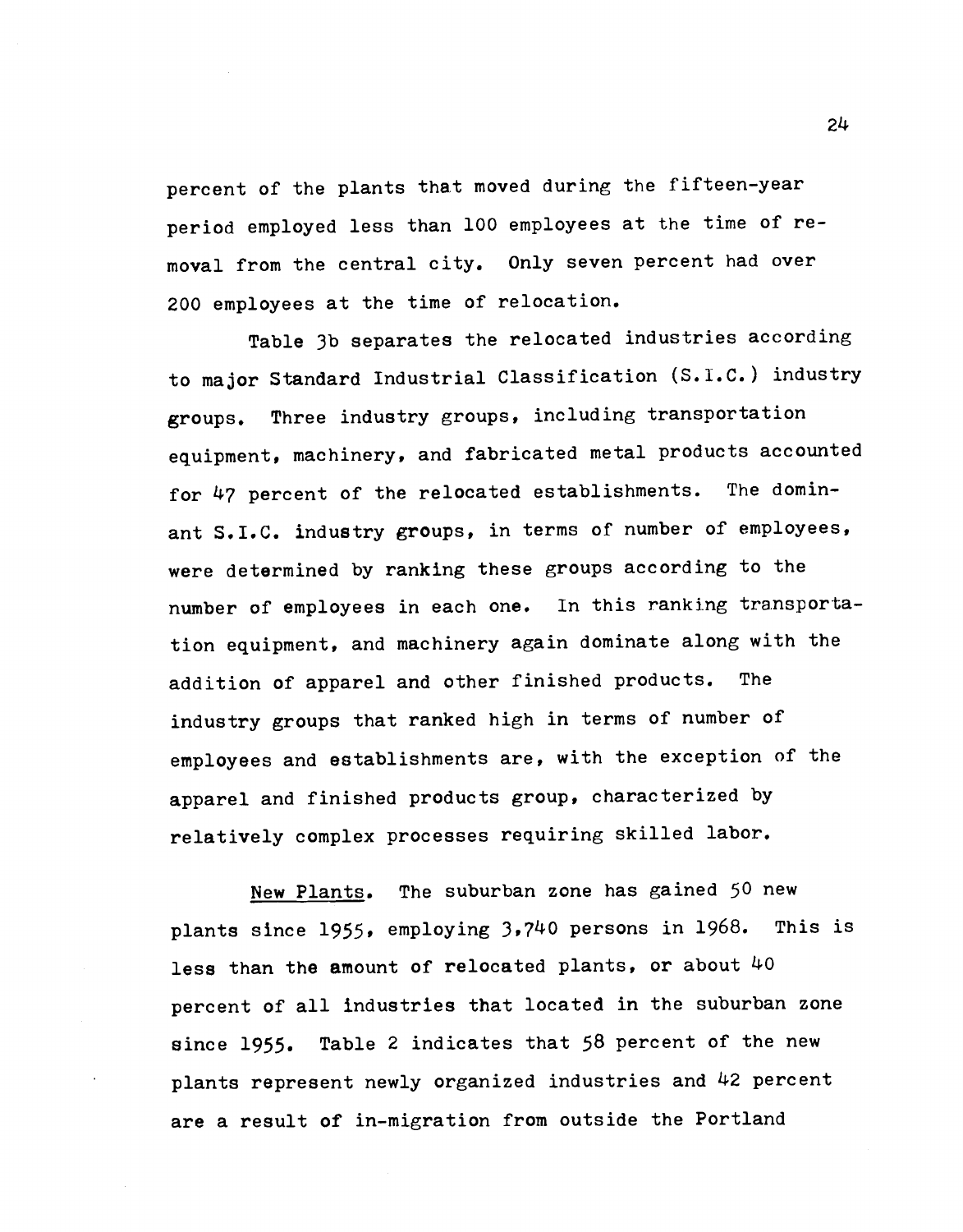Metropolitan Area.

The data in Table 2 indicates the significance of new industries to the total suburbanization process. In each time period since 1955 fewer new establishments have located in the suburban zone than the number that relocated from Portland to this zone. Since 1955 relocation of manufacturing plants has been the major factor resulting in the suburbanization of industry in the Portland Metropolitan Area. However, there was an important increase in the establishment of new plants from the last half of the 1950's to the first half of the 1960's. During this period there were a number of newly organized firms that attempted to capture part of the growing market for fabricated metal products, electrical machinery, and non-electrical machinery.

The significance of new industries to the individual sectors is indicated in Table  $4.$  The three sectors of the suburban zone shared unequally in the establishment of new industries during the fifteen-year period. Eighty percent of the new establishments located in the South and West Sectors. The West Sector (Washington County) attracted 42 percent of the new establishments; the South Sector (Clackamas County) attracted 38 percent; and the East Sector (Multnomah County outside the central city) drew only 20 percent. The West Sector also ranked first in terms of number of plants that relocated from within the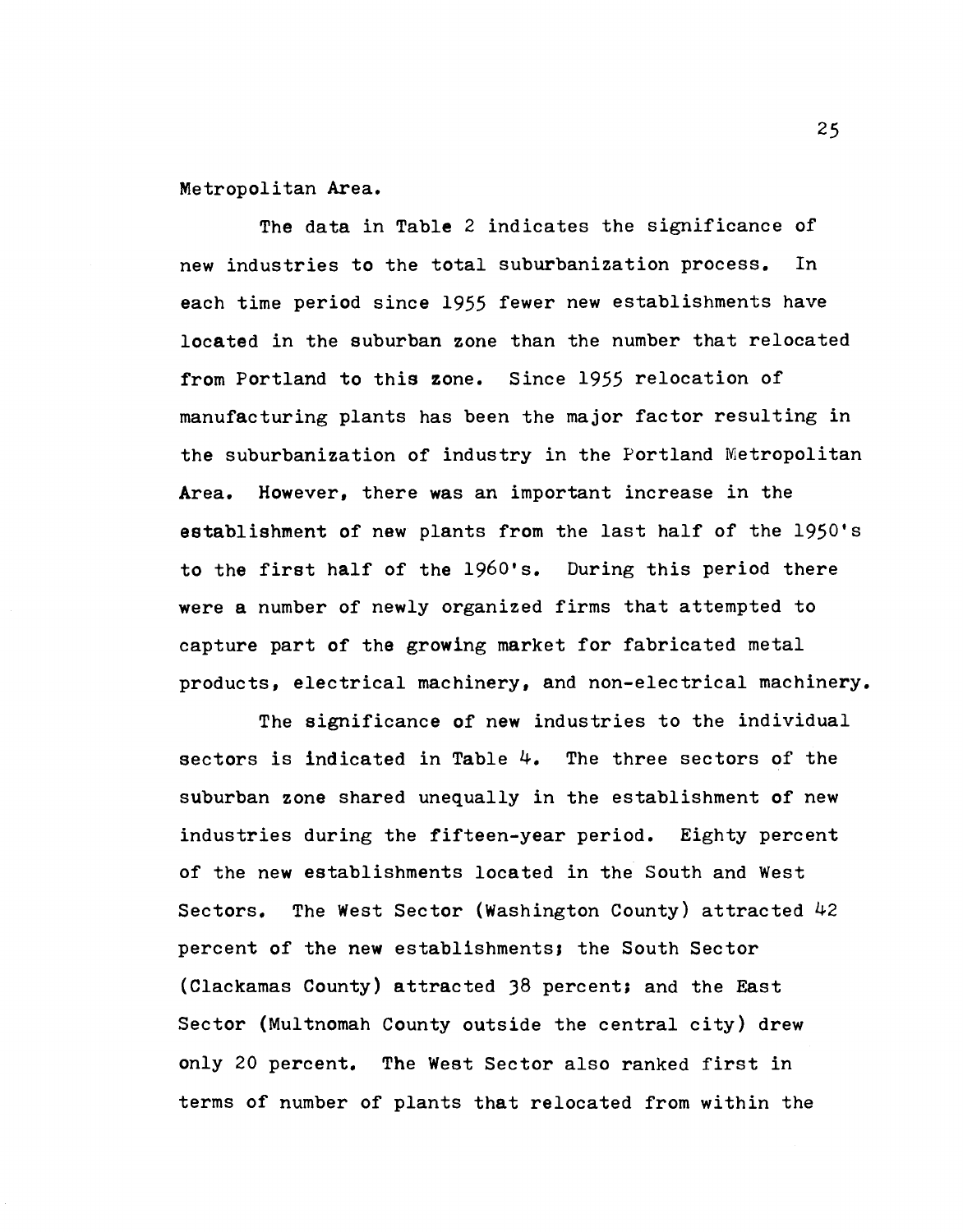central city. As pointed out previously, it was this sector which had over 40 percent of the vacant land available for industrial development in the suburban zone.

### SUMMARY OF RELOCATIONS AND NEW PLANT LOCATIONS

The industrial pattern of the Portland S.M.S.A. underwent some important changes in the period covered by this analysis as a result of locational shifts of new and resident plants to the suburban zone. As Table 2 indicates, the suburban zone gained 121 establishments and 13,200 manufacturing employees since 1955 through relocation and establishment of new plants.<sup>20</sup> On the whole, suburban industrial growth is attributable more to movement of resident plants out of the central city than the ability to attract new plants. Sixty percent of the manufacturing establishments constructed in the suburban zone during the study period are relocated firms, while 40 percent are new industries to the area. Relocated plants account for 72 percent of the manufacturing employment, while new plants are responsible for 28 percent of the employment in 1969.

The movement of new and resident plants has been strongly oriented toward the west, southwest, and south of the central city. Especially noticeable has been the gain of the West Sector (Washington County). Washington County received approximately 42 percent of the new and 50 percent of the resident plants that located in the suburban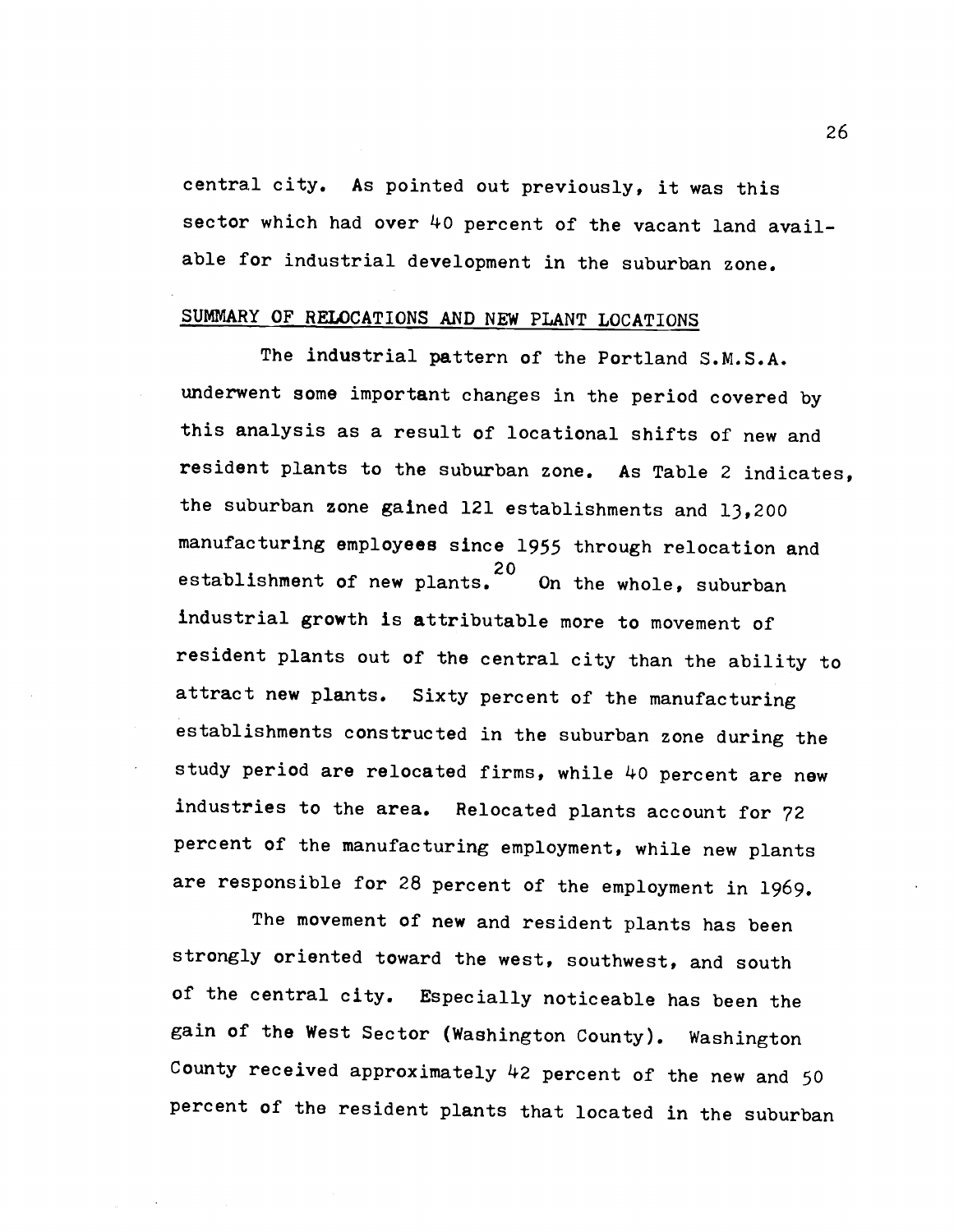zone since 1955 (Table  $4$ ). It appears that several developing industrial districts in this sector, including the areas in and adjacent to Beaverton, Tualatin, and Tigard, will continue to expand rapidly in the future.

### V. THE REASONS FOR SUBURBANIZATION

There are important reasons why the suburbs in the West Sector are presently experiencing rapid industrial development. These areas have the advantage of favorable topography, access, and labor supply. Industrial sites are excellent and still plentiful; an Interstate Highway, a new expressway, and a Southern Pacific Rail Line focus on the area; and population is rising more rapidly than in any other sector, providing reasonable assurance of an adequate labor supply. Several industrialists made special note in a recent mail survey that availability of a good labor supply was a primary factor for locating in the West Sector. In addition, there has been active promotion of industrial sites by railroad companies and land developers.

It is important to consider in more detail the factors that influence the movement of industrial plants to suburban sites. For purposes of urban and regional planning it is especially important that these factors be identified. In the literature on industrial suburbanization both the attractions of suburban locations and the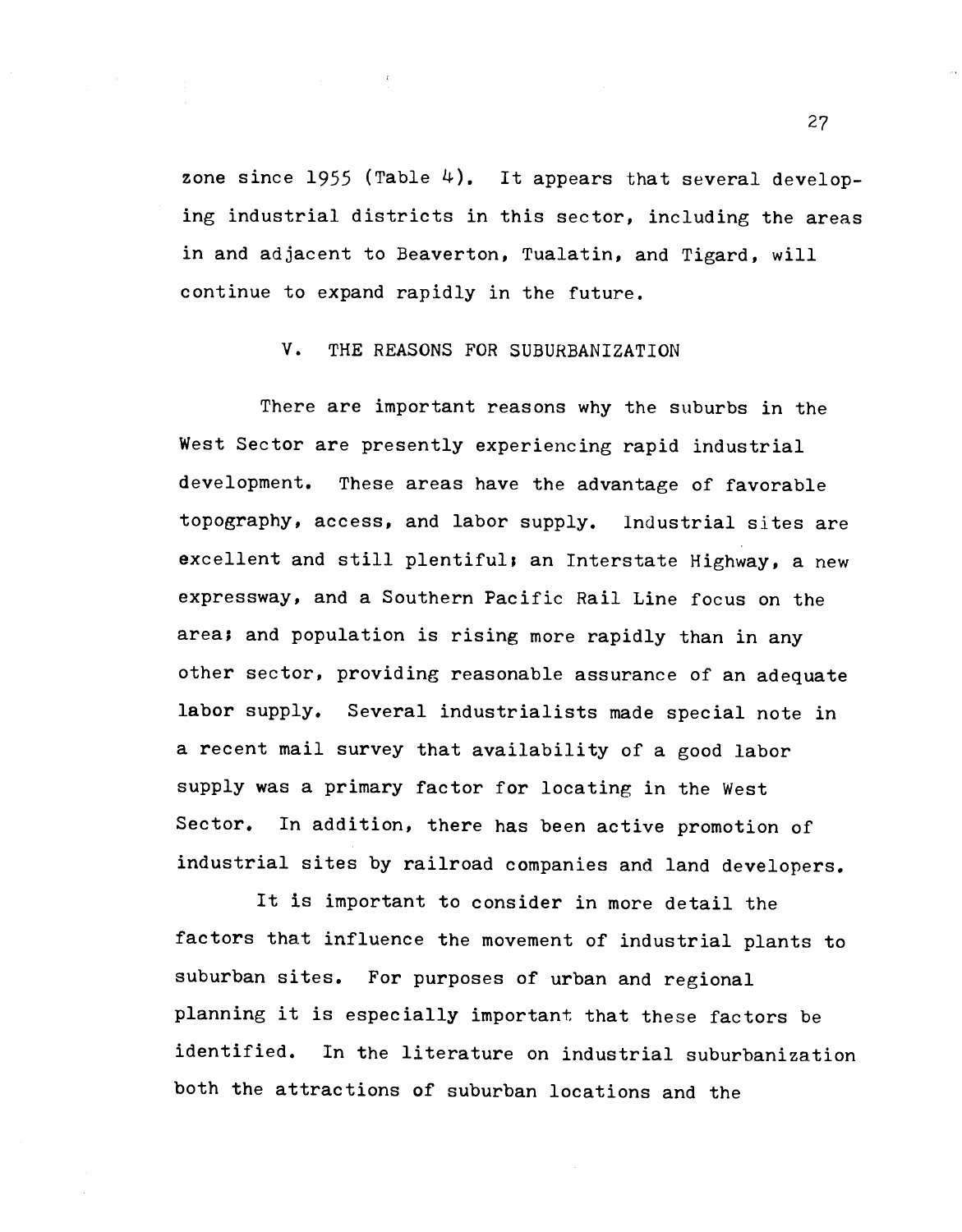disadvantages of central city locations have been identified.

### FREQUENTLY CITED REASONS

Raymond Vernon refers to both the inadequacy of facilities at central city locations and the advantages of suburban sites in his summary statement of the primary factors inducing industrial suburbanization. For the former he includes obsolescence of existing plants, the need to convert to more laterally expansive plant layouts and the consequent need for large vacant sites, and the difficulty or high cost of enlarging old sites through the purchase and clearance of adjacent occupied land. Less expensive and more abundant vacant sites and the growing availability of rental space for the use of small plants 21 are included as the primary advantages of suburban areas.

Obsolescence is reached when expanding firms in the older city locations come up against a ceiling, beyond which they can continue to grow only with difficulty. This ceiling on industrial expansion in the older areas is made up of a number of different elements. The most important one is the inadequacy of existing factory units, particularly in terms of available space for production, storage, and administration. Modern industry, which tends to operate more efficiently in one-story structures occupying large areas, has been attracted by the lower costs of land in the suburbs and the space available there for large factories.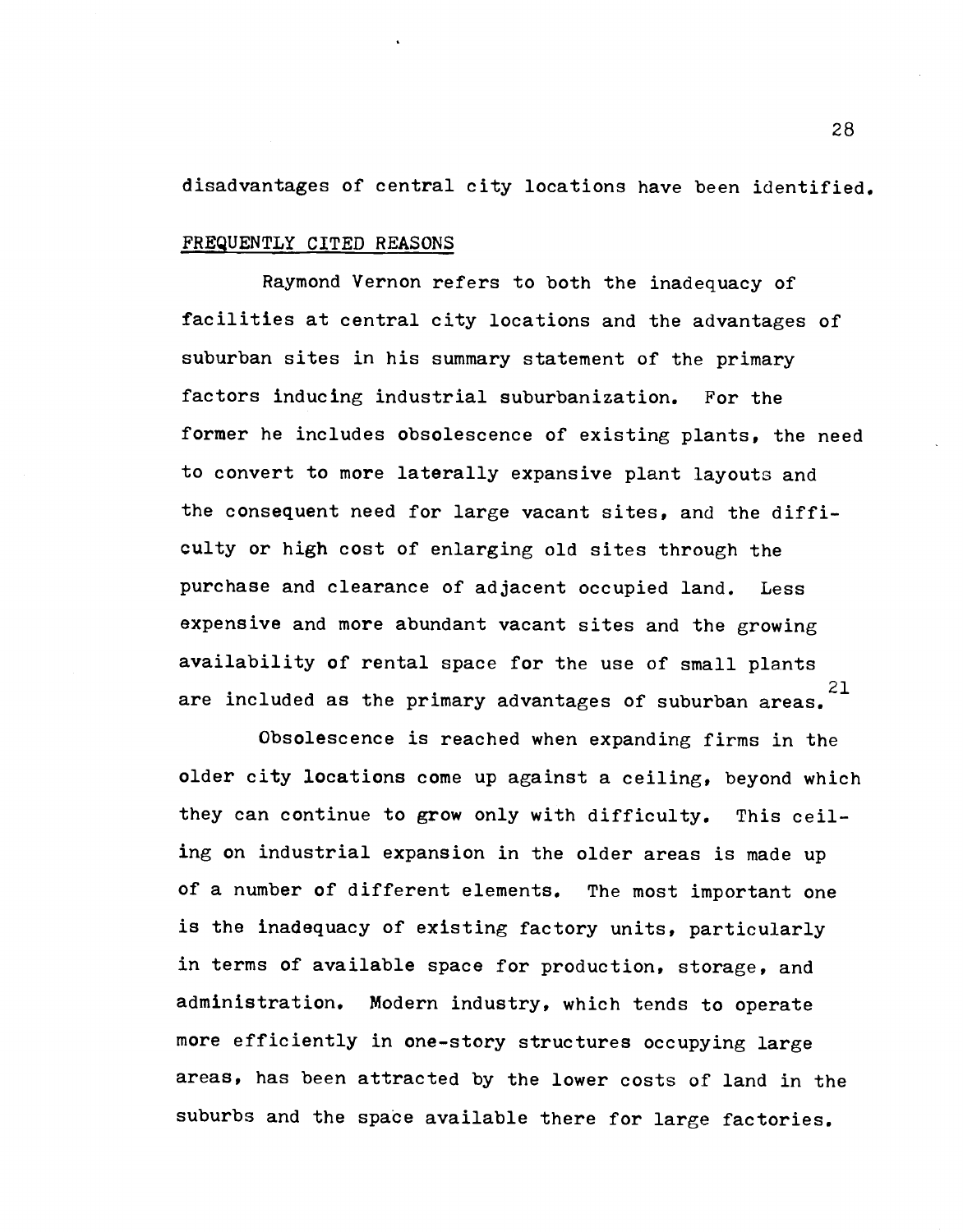Inadequacy of facilities can come about slowly as space utilization increases to facilitate expanding production and employment. It can come more suddenly with the development of new techniques and processes which require more or a different arrangement of space. At some level of inadequacy management is faced with three alternatives: (1) expand the facilities on the existing site; (2) purchase adjacent land if available and not too costly; or  $(3)$  relocate where less expensive vacant land is available, which in many cases is outside the central city. Other considerations favoring the decision to relocate include congestion, lack of parking space, restrictions such as zoning, older or blighted neighborhoods, and limitations on expansion because of the shape and size of city blocks.

A factor frequently cited as inducing industrial suburbanization is the increasing use of the motor truck. Pred relates industrial suburbanization primarily to changes in transportation and distribution technology.<sup>22</sup> Truck transportation has reduced the pull of rail and water terminals in the central cities.

Reeder and Reinemann viewed industrial suburbanization as an evolutionary process in Chicago, resulting from congestion as well as the need for more site space.  $23$ Congestion in industrial areas makes them less satisfactory locations for industrial firms which depend on regular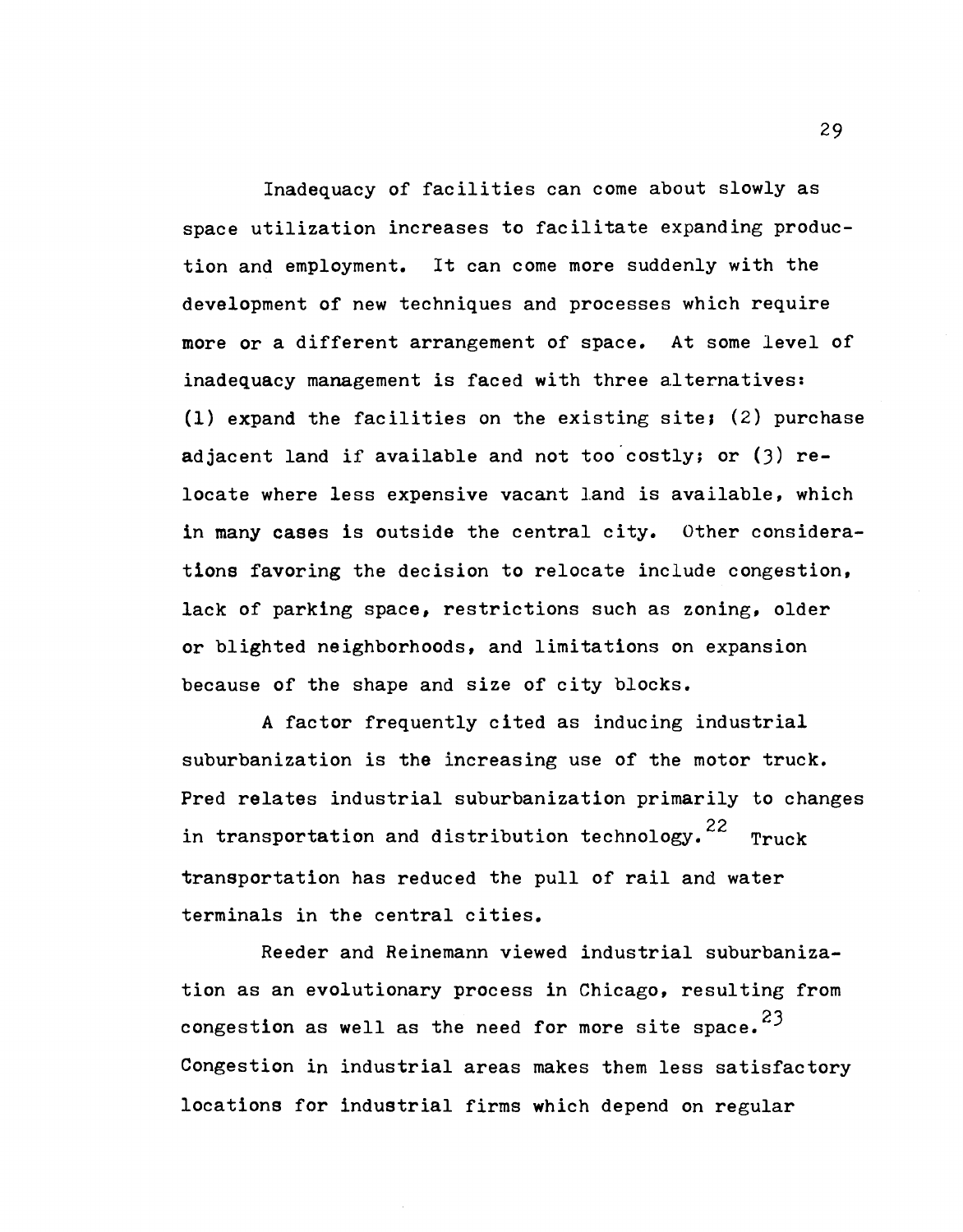movement of materials and goods.

#### REASONS FOUND IN AREA QUESTIONNAIRE

Officials of 43 new and relocated firms responded to a questionnaire that included a question on the relevance of factors influencing the move to the present site. Fifteen location factors were listed and the plant officials were asked to indicate whether each was a primary factor, a secondary factor, or not a determining factor (Table 5). Of the 15 factors, availability of adequate land for expansion was by far the most significant. Eighty-five percent of the relocated firms and 65 percent of the new firms indicated this factor as of primary importance. For the relocated firms additional space for expansion was necessary and/or the factory arrangement needed to be reorganized. From field observations and comments from management, it is evident that the suburban zone's advantage of available space for an efficient factory arrangement is an important factor. In addition, facilities such as parking lots can be provided for the workers, and the surrounding part of the site can be used for storage.

The second most important location factor was the cost of land. Nearly all of the relocated firms and all of the new firms cited this factor as either of primary or secondary importance. The desired large vacant parcels of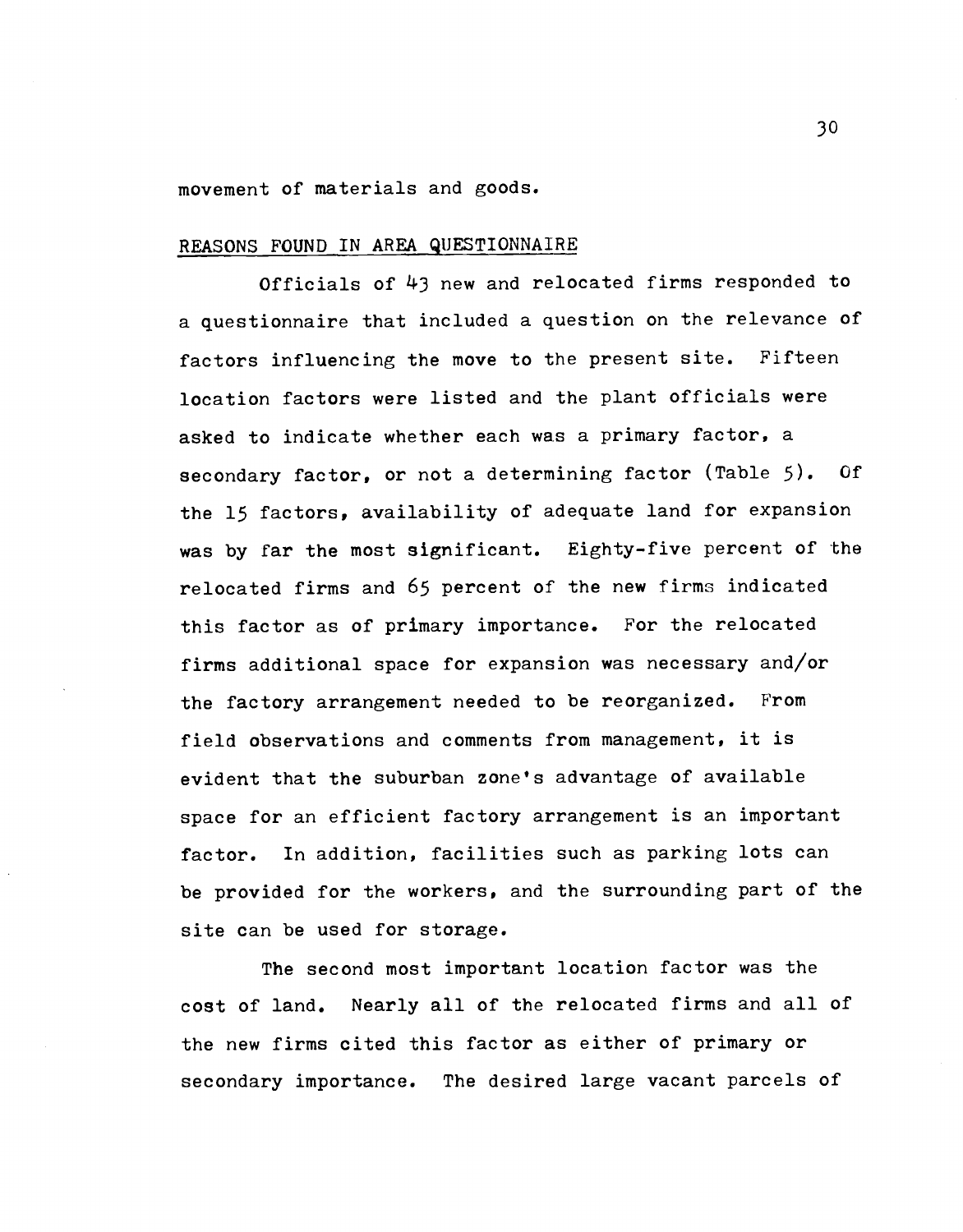### TABLE 5 -- LOCATION FACTORS

|               |                                                       | DEGREE OF<br>IMPORTANCE<br>RELOCATED FIRMS<br>NEW FIRMS |                         |                                |  |                            |                         |                                |
|---------------|-------------------------------------------------------|---------------------------------------------------------|-------------------------|--------------------------------|--|----------------------------|-------------------------|--------------------------------|
|               | LOCATION<br><b>FACTOR</b>                             | Importance<br>Primary                                   | Secondary<br>Importance | Not a<br>Determining<br>Factor |  | Φ<br>Primary<br>Importance | Secondary<br>Importance | Not a<br>Determining<br>Factor |
| $\mathbf 1$   | Availability of<br>Adequate Land<br>for Expansion     | 85%                                                     | 11%                     | 4%                             |  | 65%                        | 28%                     | 7%                             |
| $\mathbf{2}$  | Cost of Land or Rent                                  | 46                                                      | 38                      | 16                             |  | 42                         | 58                      | $\mathbf 0$                    |
| 3             | Rail Access                                           | 31                                                      | 27                      | 42                             |  | 36                         | 28                      | 36                             |
| 4             | Near to Freeway                                       | 32                                                      | 23                      | 45                             |  | 36                         | 19                      | 45                             |
| 5             | Near to Expressway                                    | 24                                                      | 28                      | 48                             |  | 17                         | 50                      | 33                             |
| 6             | Availability of Local<br>Services (Sewer, etc.)       | 27                                                      | 27                      | 46                             |  | $\mathbf 0$                | 36                      | 64                             |
| $\mathcal{P}$ | Personal Factors                                      | 15                                                      | 45                      | 40                             |  | 30                         | 20                      | 50                             |
| 8             | Differences in Taxes<br>Within 3 County Area          | 15                                                      | 22                      | 63                             |  | 9                          | 36                      | 55                             |
| 9             | Proximity to Markets                                  | 16                                                      | 8                       | 76                             |  | 26                         | 37                      | 37                             |
| 10            | Proximity to Other<br>Mfg. or Services                | 12                                                      | 17                      | 71                             |  | 0                          | 50                      | 50                             |
| 11            | Avail. of Energy or<br>Fuel Sources                   | 13                                                      | 13 <sup>°</sup>         | 74                             |  | 10                         | 45                      | 45                             |
| 12            | Avail. of Pure Water                                  | 13                                                      | 13                      | 74                             |  | $\mathbf 0$                | 30                      | 70                             |
| 13            | Labor Supply                                          | 8                                                       | 40                      | 52                             |  | 55                         | 36                      | 9                              |
| 14            | Prox. to Raw Materials<br>or Processed Materials      | 8                                                       | 25                      | 67                             |  | 19                         | 45                      | 36                             |
| 15 -          | Promotion of Industrial<br>Sites by Railroads, etc. 8 |                                                         | 15                      | 77                             |  |                            | 27                      | 64                             |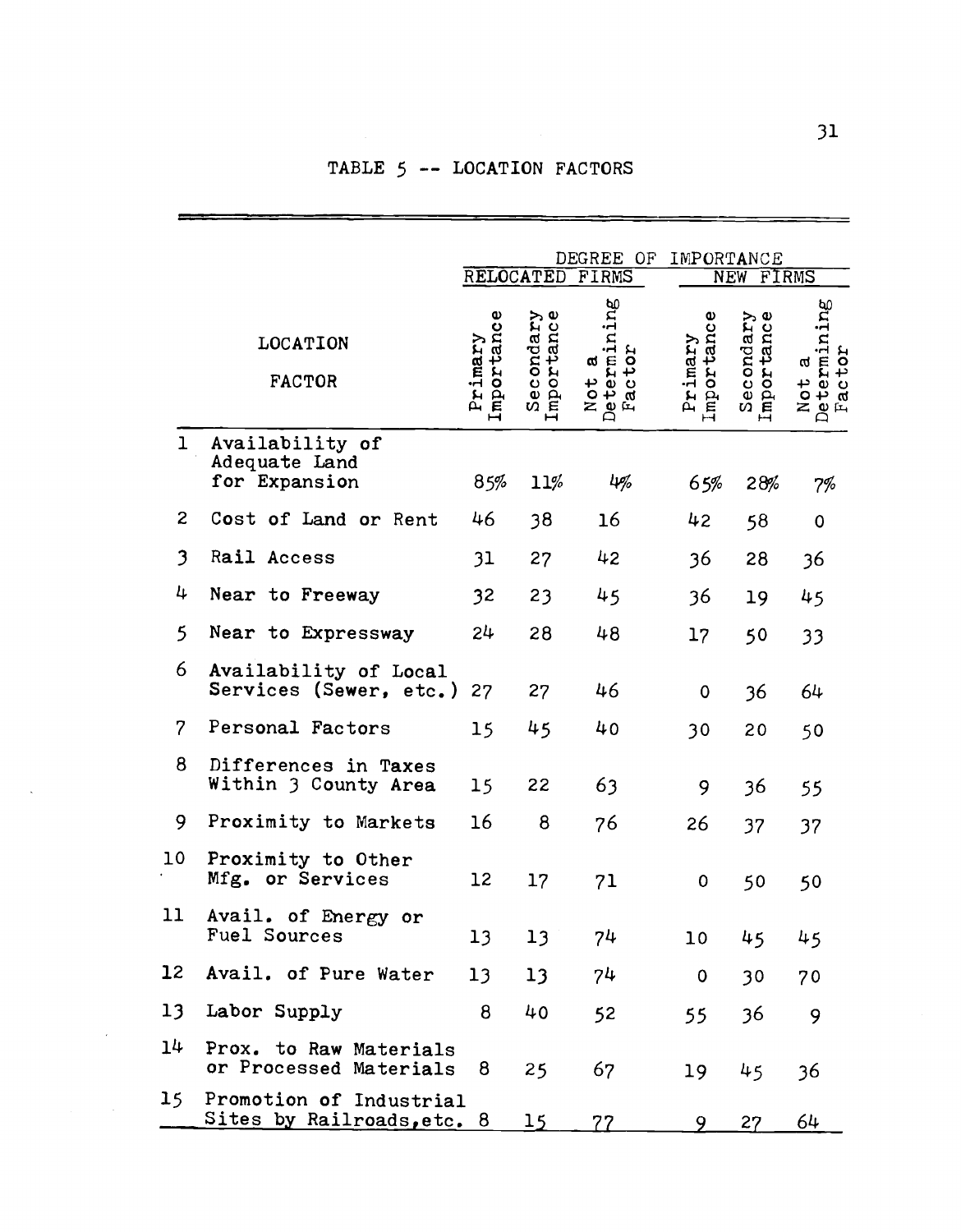land are apparently more plentiful in the suburban areas and are also less expensive. A recent comparison of land prices in industrial tracts in the Portland Metropolitan Area indicates a significant difference between those industrial tracts inside the central city and those in the suburban areas. The 1969 per acre price of industrial land in several industrial tracts inside the central city are: 1. Guilds Lake, \$50,000-70,000; 2. Swan Island, \$40,000; 3. Columbia Boulevard (Sites fronting on N. Columbia Blvd.),  $$40,000$ ; and  $4$ . Swift Boulevard,  $$24,000$ . The study shows that the per acre price of suburban industrial land for the same year is noticeably lower. Examples of land costs for suburban industrial tracts include: 1. Clackamas (Clackamas County), \$10,000; 2. Omark (Clackamas County), \$22,500; 3. Rockwood (Multnornah County), \$20,000; 4. Beaverton (Washington County), \$20,000-25,000; and 5. Tualatin - Tigard (Washington County),  $$7,000-8,000$ .  $24$ 

Firms looking for a new site can be expected to place some importance on access to railroads and freeways. Table 5 indicates that new and relocated firms in Portland's suburban area placed about equal importance on rail and freeway access. Only about one-third of the new and of the relocated firms considered these of primary importance. However, good rail service is obtainable in the suburban zone and industries tend to develop along rail sidings.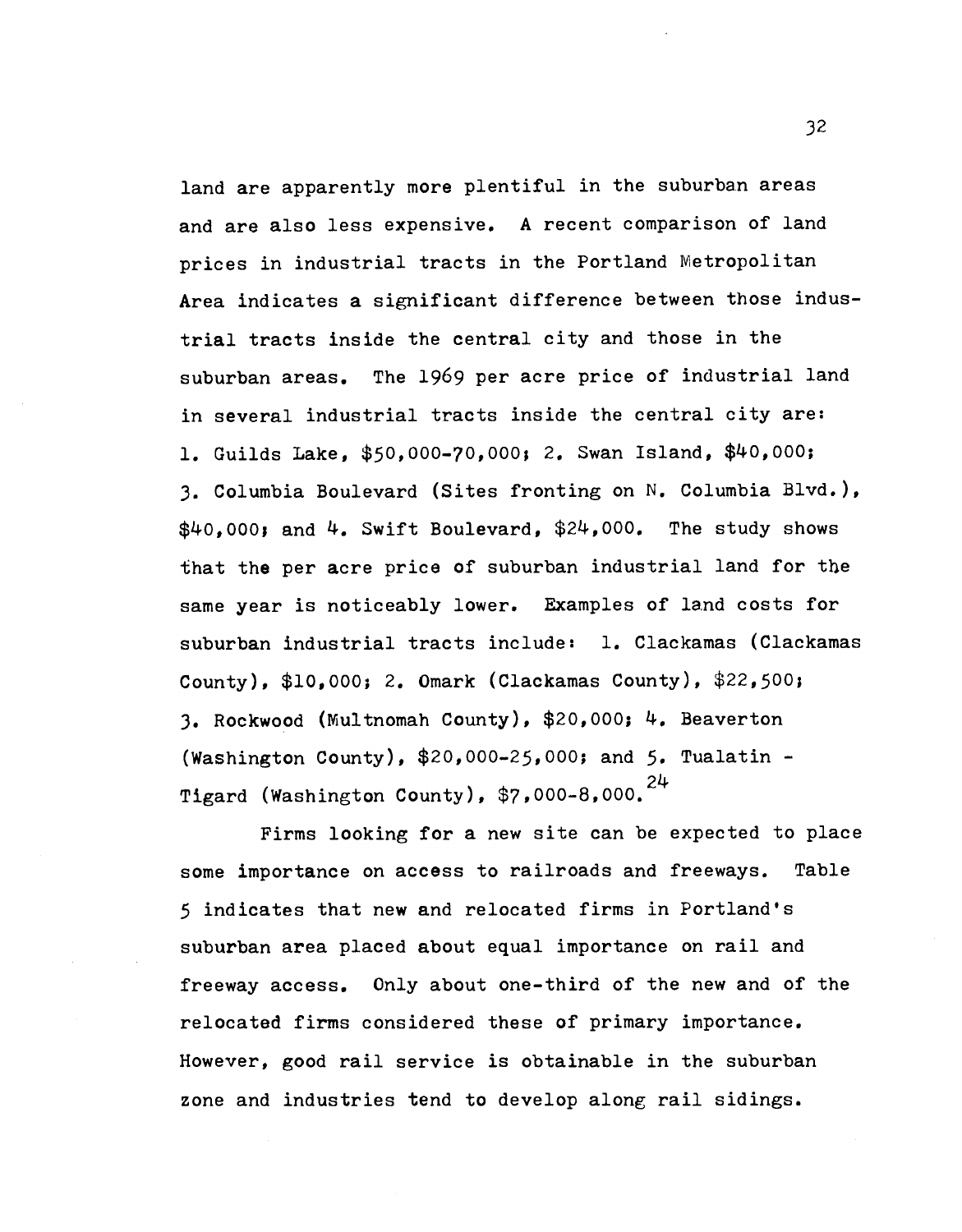One of the location factors most frequently cited by new firms as of primary importance was labor supply (Table 5). The rapidly expanding suburban centers such as Beaverton and Milwaukie have become important sources of labor. The highly skilled personnel and the specialized technicians seem to gravitate to these suburbs. Several officials of new electronic firms made special note on the questionnaire regarding the importance of availability of skilled labor in the suburban zone.

It is interesting to note that only eight percent of the relocated firms cited labor supply as of primary importance. Apparently, the relocated firms retain most of their employees and thus, labor is not a critical factor in relocation.

In the industrial suburbanization process in the Portland Metropolitan Area, the market influence is largely absent or very weak. However, Table 5 indicates that this factor was more important to new firms than to relocated firms. Part of the reason is that some of the new firms in the suburban zone were established in an attempt to fulfill the needs of a growing local market. For example, there has been an increase in the number of industries offering manufactural goods. In particular, there has been a rise in new firms specializing in electrical equipment and modern machinery for the forest products industry. Other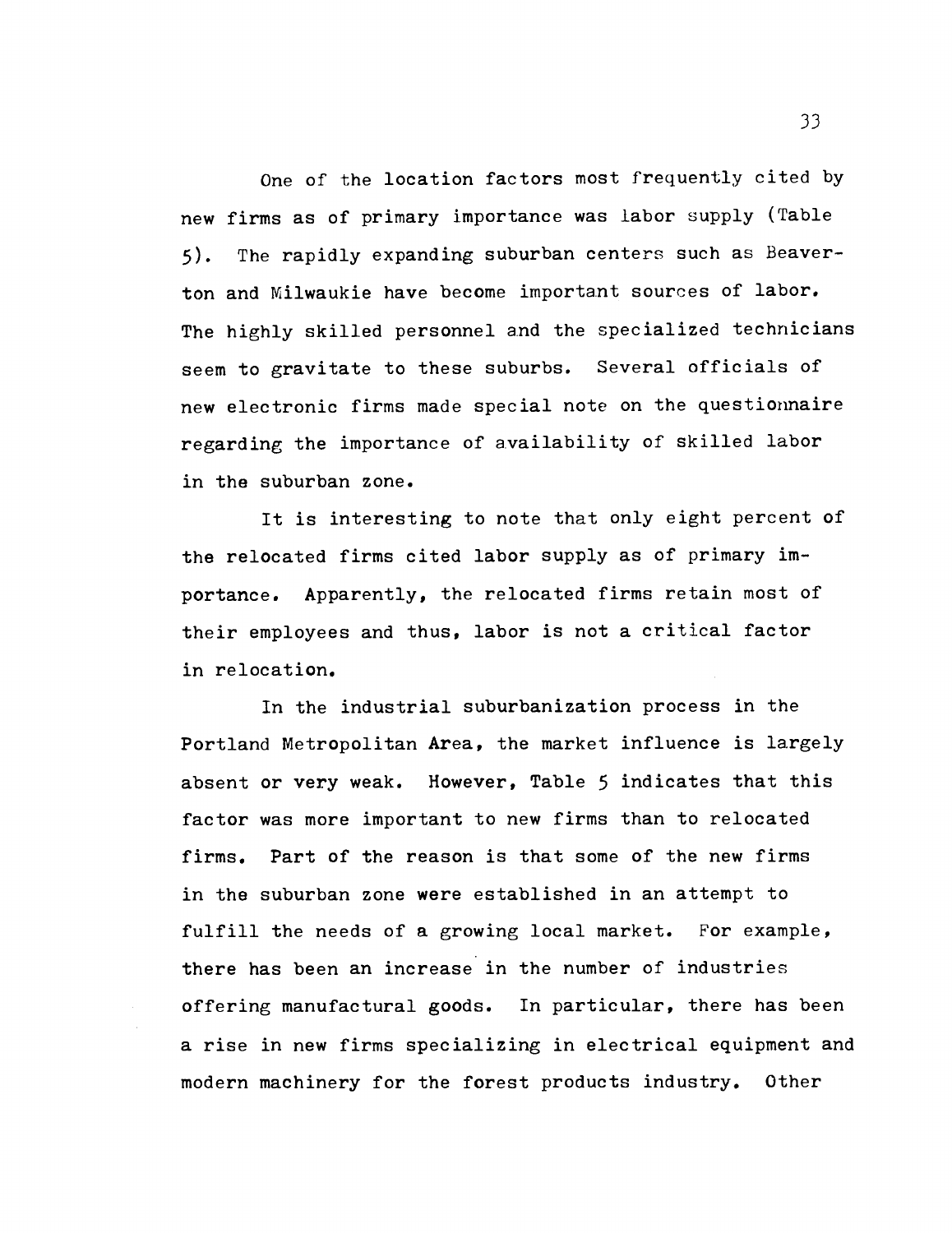new firms providing products and services to industrialists include: industrial chemicals, custom-made machine parts, and packaging materials.

In addition, the growing local market encouraged firms established elsewhere in the United States to set up branch plants in Portland's suburban zone. In similarity to the above-mentioned types of new industries, many of the new branch plants manufacture electrical equipment and machinery for the lumber and plywood industry.

Other traditional location factors, including availability of energy and proximity to raw materials, are of primary importance to less than twenty percent of the firms responding to the mail questionnaire. In addition, it appears that intra-area variations in local taxes were not an important consideration for plants locating in the suburban zone.

It is of interest to compare the differences in importance of the previously mentioned location factors between the Portland Metropolitan Area and larger metropolitan aress. It was pointed out that the cost of land was an important location factor in the Portland Metropolitan Area. However, a review of studies of industrial suburbanization in larger metropolitan areas indicates that in these areas land costs are even a more important consideration. In larger metropolitan areas land costs and the magnitude of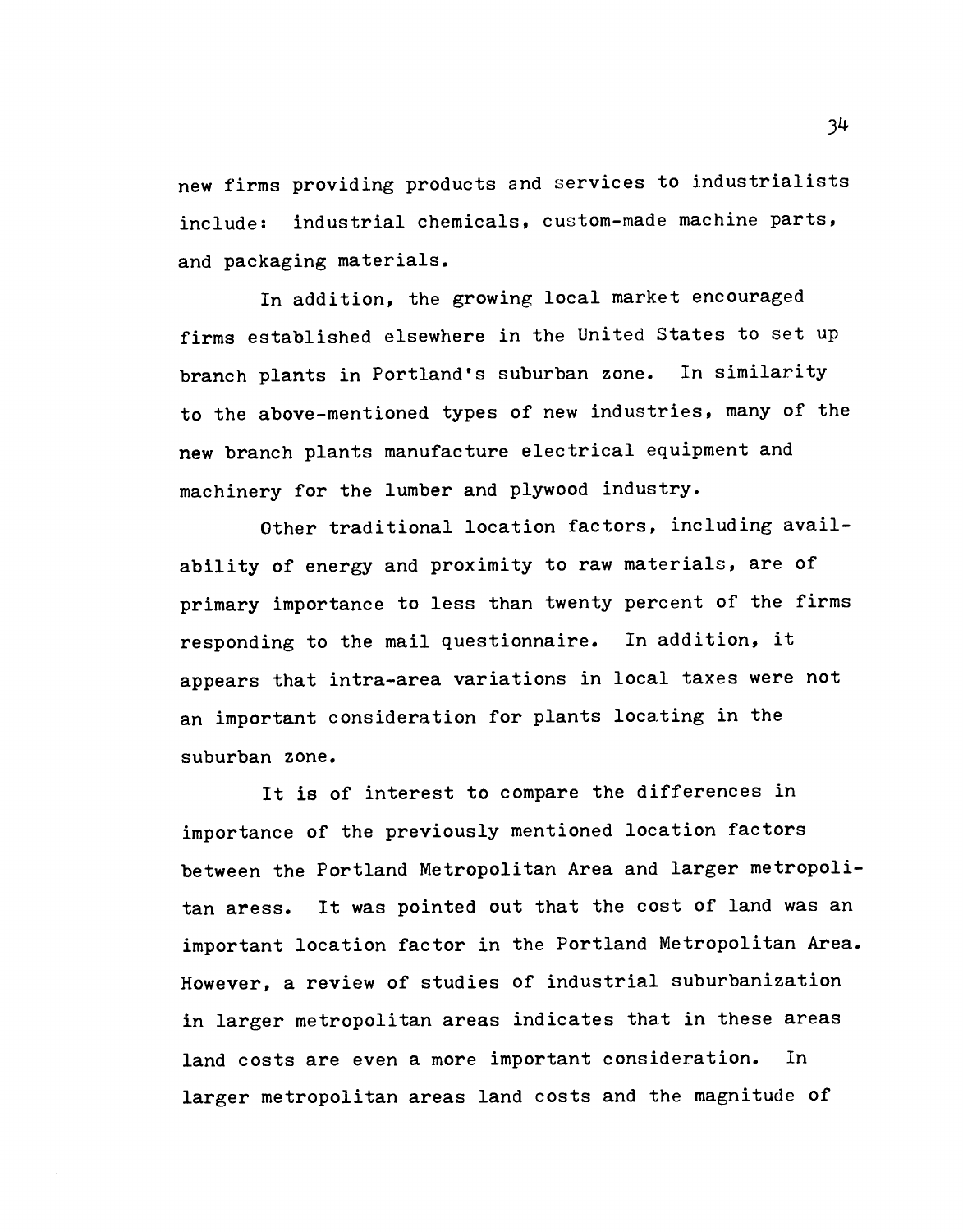city-suburb cost differentials are much greater. Higher cost differentials have probably caused suburbanization to occur more rapidly in larger metropolitan areas.

The availability of adequate land for expansion is one of the most important location factors in most metropolitan areas. However, because of the greater distance of vacant suburban sites from the central city in larger metropolitan areas, industrial plants are sometimes less tempted to relocate than plants in smaller metropolitan areas. Unlike the situation in many larger metropolitan areas, the less distant suburban sites in smaller metropolitan areas, such as Portland, allows a plant to relocate from a central city location and still enjoy the advantages of being close to the central city.

The local market in the large metropolitan area, because it is larger and because time-space frictions are greater, is an important factor. According to Stuart the local market in the large metropolitan area has a centralizing influence while such an influence in smaller areas is 25 much weaker.

Labor supply is another location factor that is apparently a less important consideration in smaller metropolitan areas because of a higher degree of labor mobility. The manufacturer who wishes to relocate within the Portland Metropolitan Area and keep his labor force can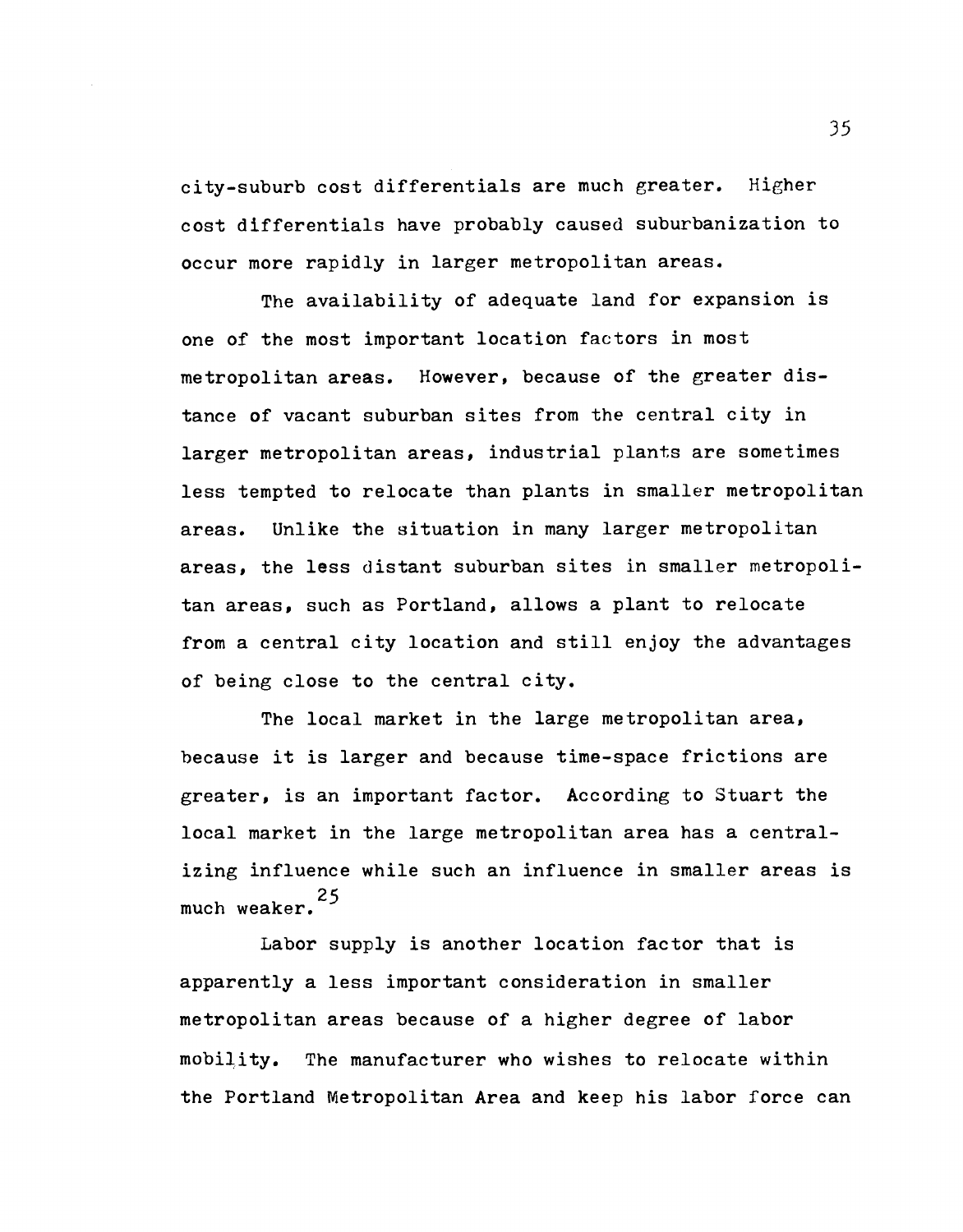do so with more location freedom than the manufacturer in the larger metropolitan area. Because of the apparent higher degree of labor mobility in the Portland SMSA manufacturers seem to place minor importance on labor supply when relocating to the suburban zone.

#### VI. CONCLUSION

Industrial suburbanization is an important factor in the restructuring of land use patterns. The outward growth of industry has important implications relating to urban form and economics. The establishment of new plants in a suburban area may stimulate the development of other land uses. Residences, commercial and service establishments, and other industrial firms may be constructed, thus resulting possibly in a shift from agricultural to non-agricultural uses of an area. Also, new industrial areas in the suburban zone may mean a large increase in the general fund of a city or county. However, for the central city industrial suburbanization can be detrimental because of a. reduction in job sources and loss of tax-base.

For the City of Portland, industrial suburbanization has not, as yet, been significantly detrimental because there has not been a mass exodus of industry out of the central city. However, this study does present substantial evidence that there is a significant trend toward industrial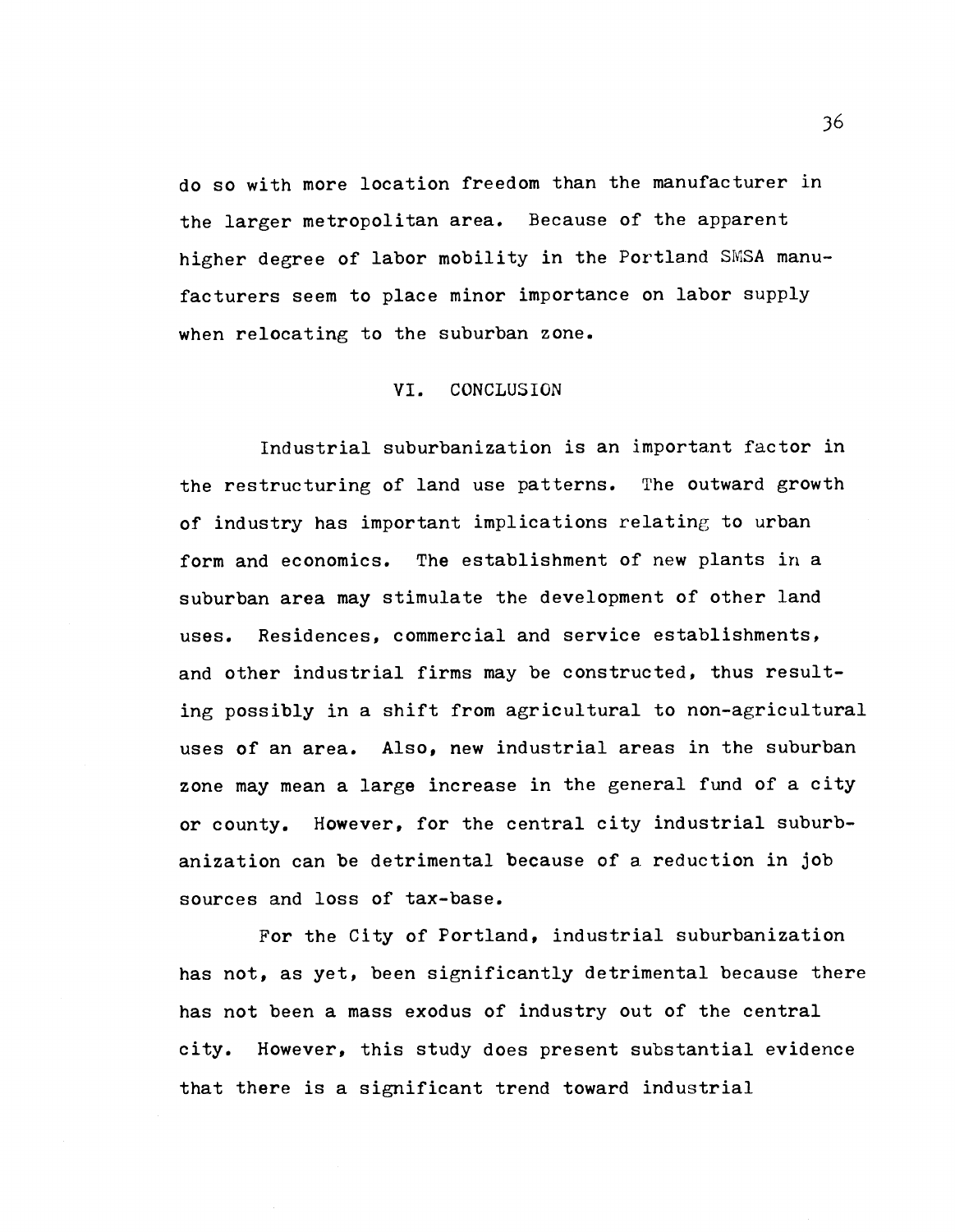suburbanization in Portland's suburban zone. The census data indicate a larger increase of manufacturing employment and number of establishments in the suburban zone than in the central city. A local survey of trends in industrial location reveals that the suburban zone gained 121 establishments and 13,200 manufacturing employees during the fifteen-year period covered by this study. This paper has indicated that the industrial pattern of the Portland S.M.S.A. underwent important changes during the study period as a result of: (1) the establishments that entered the suburban area as new plants, and (2) the relocation of resident plants. One of the most significant changes was the development of important industrial areas in the suburban zone, primarily to the south and west of the central city.

It can be expected that there will be a continuing process of industrial suburbanization in the Portland Metropolitan Area for certain types of firms. These include machinery manufacturers, electronics firms, fabricated metals producers, and transportation equipment manufacturers. For these manufacturers the need for more land has been a critical factor affecting industrial location.

Another characteristic of these firms is their relative footlooseness. Footloose industries have considerable choice in the selection of sites. Proximity to markets and resources are less decisive location factors for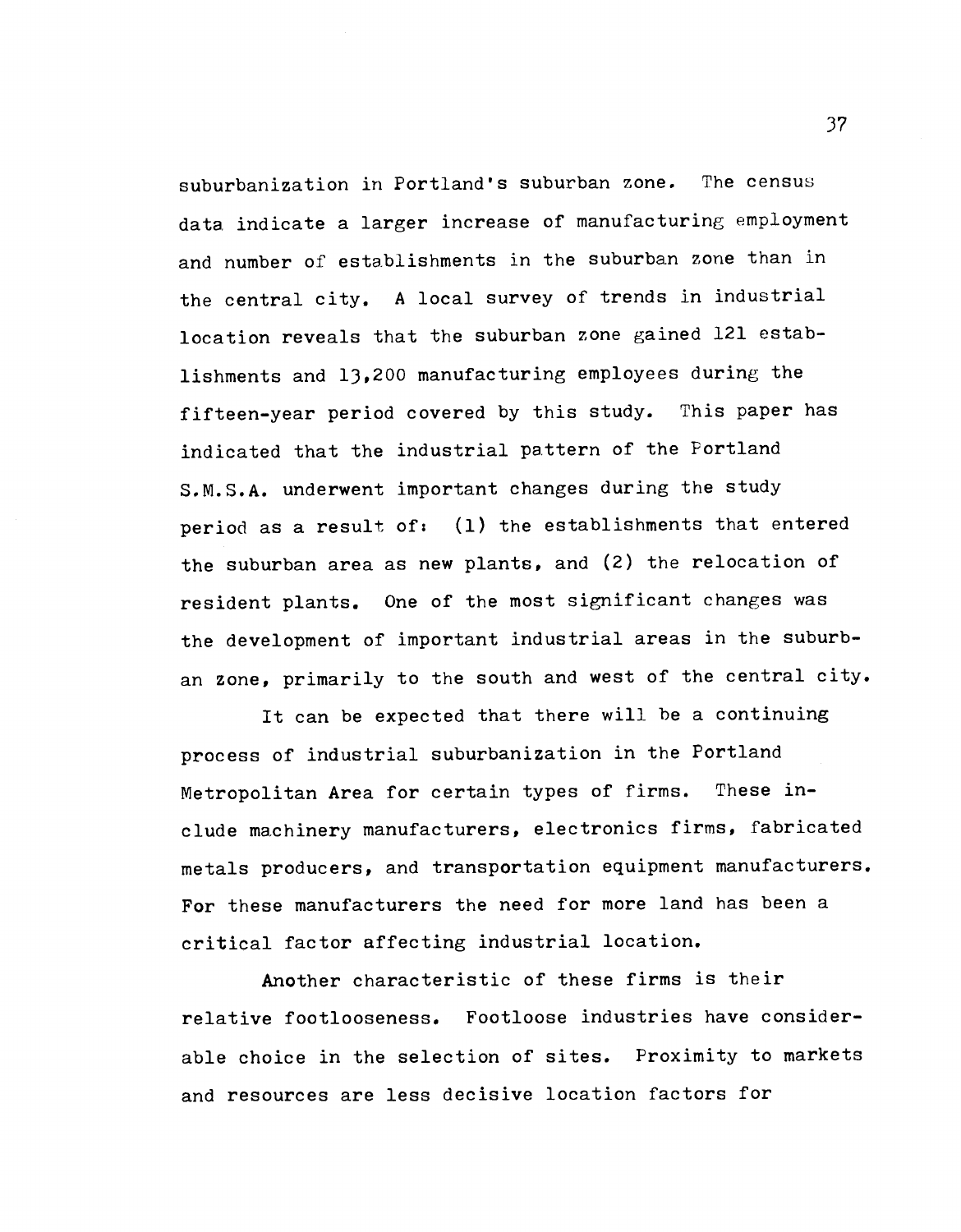footloose industries. Generally this means both inputs and outputs are of high value relative to weight, and transfer costs constitute a relatively small share of total costs.

Likewise, there are types of establishments which will likely remain in the central city. Some firms which require dock facilities can be expected to remain in the central city where these fscilities are developed. Those firms which service a metropolitan area and as a result must locate within the city to avoid moving their products long distances would be expected to remain in the central city, also. Firms such as bottlers, bakeries and machine shops are examples of the latter type of firm.

Therefore, although there is evidence of a recent and significant trend of industrial suburbanization in the Portland Metropolitan Area, there is not a mass exodus of industry out of the central city. Manufacturing in the Portland S.M.S.A. remains concentrated in the City of Portland despite the significant number of new and resident plants that have recently located in the suburban area. However, it can be expected that there will be a continued trend of industrial suburbanization involving those types of firms not closely tied with a central city location which are primarily seeking additional space. for expansion.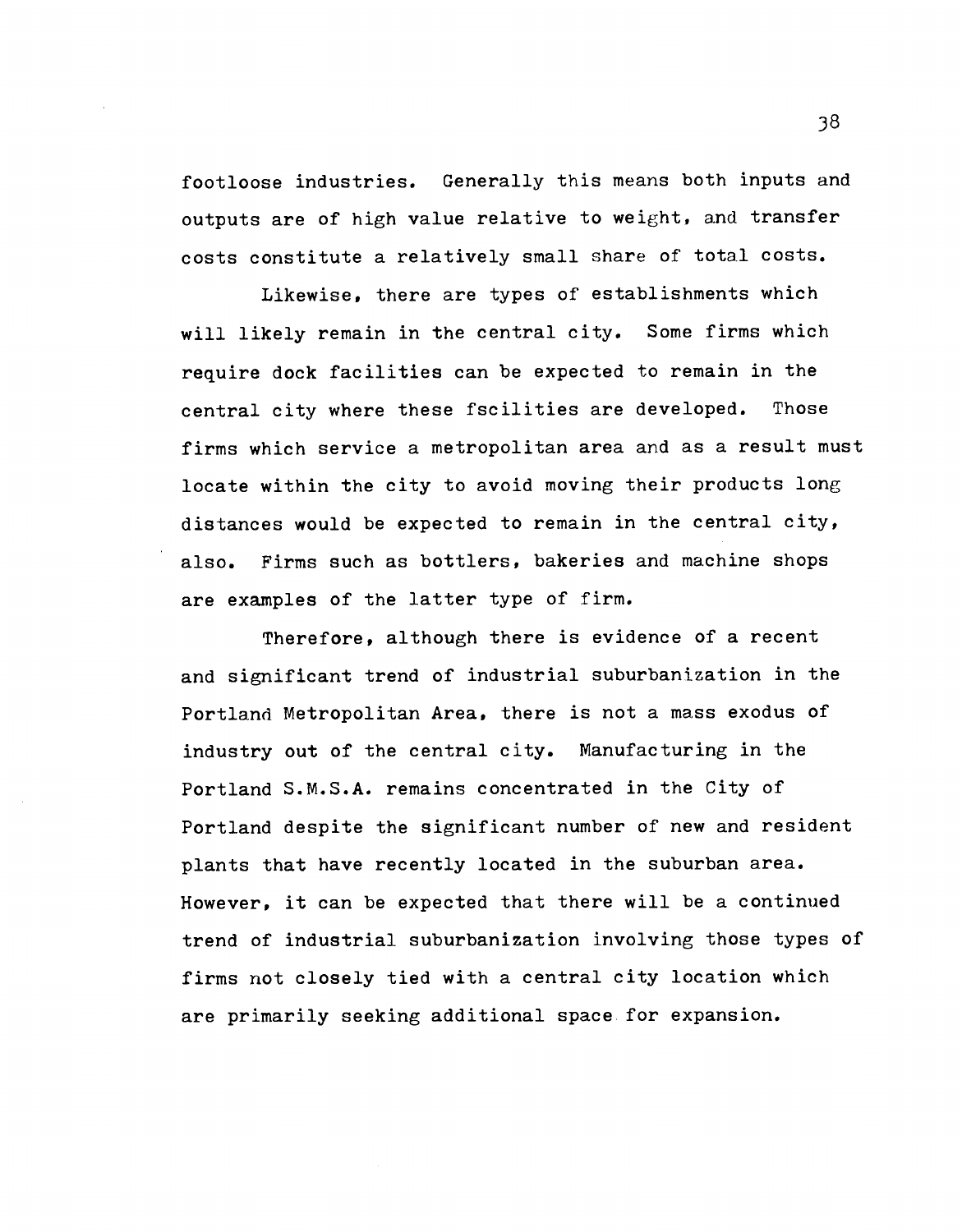#### FOOTNOTES

- 1. Some of the more significant contributions are by James Kenyon, "Manufacturing and Sprawl," in Jean Gottman and Robert A. Harper (Eds.), Metropolis on the Move (New York: John Wiley, 1967), pp. 102-121; Evelyn Kitagawa and Donald J. Bogue, Suburbanization of Manufacturing Activity Within Standard Metropolitan Areas (Oxford, Ohio: Miami University, Scripps Foundation for Research in Population Problems, 1955); Raymond Vernon, The Changing Economic Function of the Central City (New York: Committee for Economic Development, 1959); and Wilbur Zelinsky, "Has American Industry Been Decentralizing? The Evidence for the 1939-54 Period," Economic Geography, Vol. 38 (1962), pp. 251-69.
- 2. Zelinsky, op. cit., p. 256.
- 3. Daniel B. Creamer, Is Industry Decentralizing? (Philadelphia: University of Pennsylvania Press, 1935).

Coleman Woodbury and Frank Cliff, "Industrial Location and Urban Redevelopment," in Coleman Woodbury (Ed.), The Future of Cities and Urban Development (Chicago: The University of Chicago Press, 1953), pp. 205-88.

Other contributions on the topic of changing industrial patterns during the 1930's, 1940's and 1950's were made by Victor R. Fuchs, "Changes in the Location of U.S. Manufacturing Since 1929," Journal of Regional Science, Vol. 1 (1959), pp. 1-17; and Harvey S. Perloff, et al. Regions, Resources, and Economic Growth (Lincoln Nebraska: University of Nebraska, 1960).

- $4.$  Evelyn Kitagawa and Donald J. Bogue, op. cit.
- 5. Zelinsky, op. cit.
- 6. Evelyn Kitagawa and Donald J. Bogue, op. cit., p. 120.
- 7. The following references exemplify these studies: Edgar M. Hoover and Raymond Vernon, Anatomy of a Metropolis (New York: Doubleday and Co., 1962); Chicago, Illinois, Department of City Planning, Research Division, Industrial Movements and Expansion 1947-1957, City of Chicago and Chicago Metropolitan Area (Chicago, Illinois, 1961); University of Pennsylvania, Institute for Urban Studies, Industrial Land and Facilities for Philadelphia (Philadelphia, Pennsylvania, 1956).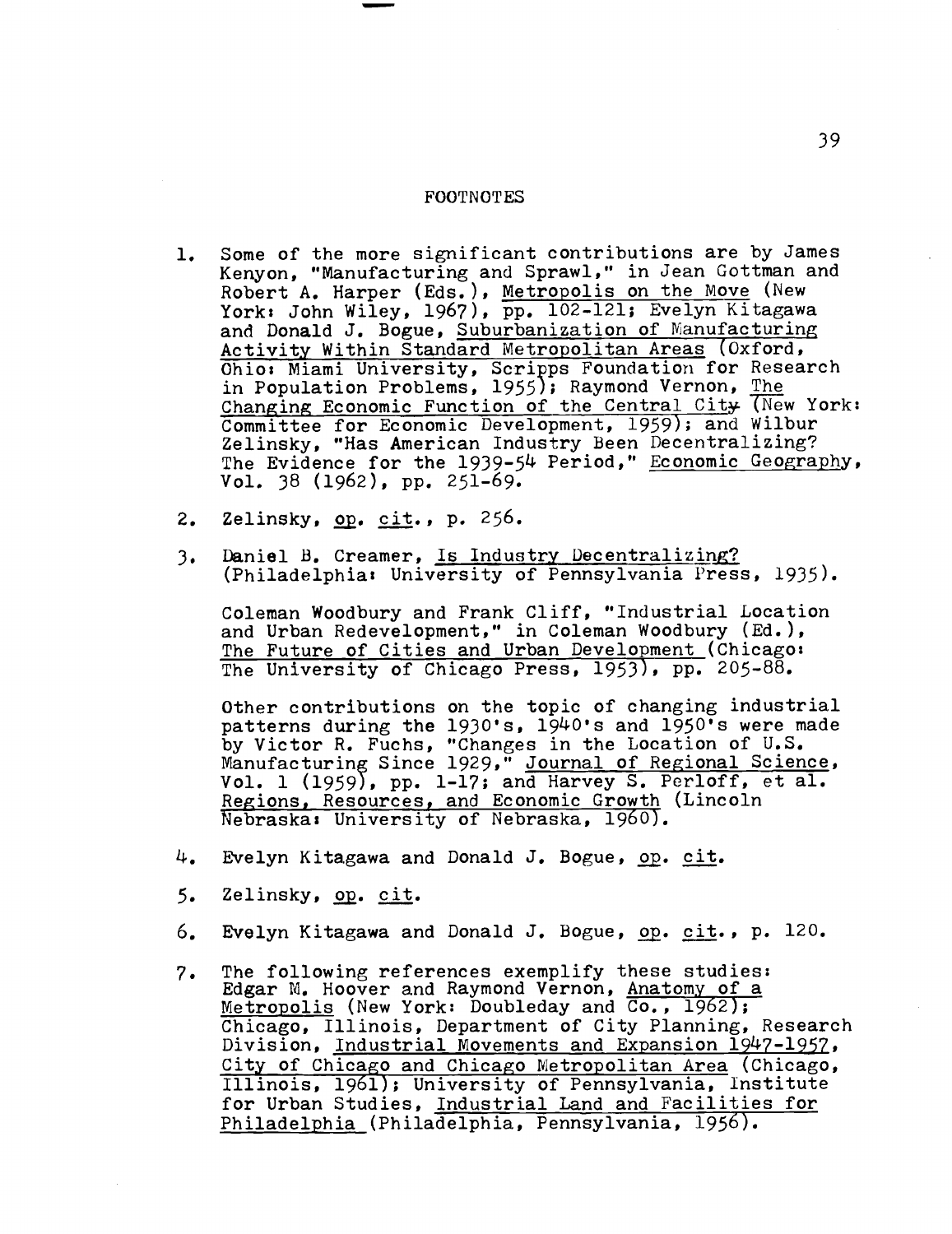8. Leo G. Reeder, "The Central Areas of Chicago - A Reexamination of the Process of Decentralization," Land Economics, Vol. 28 (1952), pp. 369-73.

Leo G. Reeder, "Industrial Deconcentration as a Factor in Rural-Urban Fringe Development," Land Economics, Vol. 31 (1955), pp. 275-80.

Martin W. Reinemann, "The Pattern and Distribution of Manufacturing in the Chicago Area," Economic Geography, Vol. 36  $(1960)$ , pp. 139-44.

- 9. Alfred W. Stuart, "The Suburbanization of Manufacturing in Small Metropolitan Areas: A Case Study of Roanoke, Virginia," The Southeastern Geographer, Vol.8 (1968), pp. 23-38.
- 10. Metropolitan Planning Commission, Land for Industry (Portland, Oregon, July, 1960).
- 11. Portland State University, Center for Population Research and Census, Population Estimates of Counties and Incorporated Cities of Oregon (Portland, Oregon, July 1, 1968).
- 12. Center for Population Research and Census, op. cit.
- 13. Center for Population Research and Census, op. cit.
- 14. Clark County, Washington was not included in the study.
- 15. Portland Chamber of Commerce, Industries Department, Portland-Metro (SMSA), Manufacturing Industries Employ ing 50 or More Persons (Portland, Oregon, 1969).

Portland Chamber of Commerce, Industries Department, "Major Developments, Industrial and Commercial in Portland-Metro Area" (Quarterly Reports).

State of Oregon, Department of Commerce, Economic Development Division, Directory of Oregon Manufacturers (1968, 1966, 1961, 1959, and 1956).

- 16. Oregon State University, Cooperative Extension Service, Resource Development Section, Resource Analysis Washington County (Corvallis, Oregon, 1964), p. 49.
- 17. Data for number of employees was available for 1965 in U.S. Bureau of the Census, Annual Survey of Manufactures, Vol. 1, p. 390.